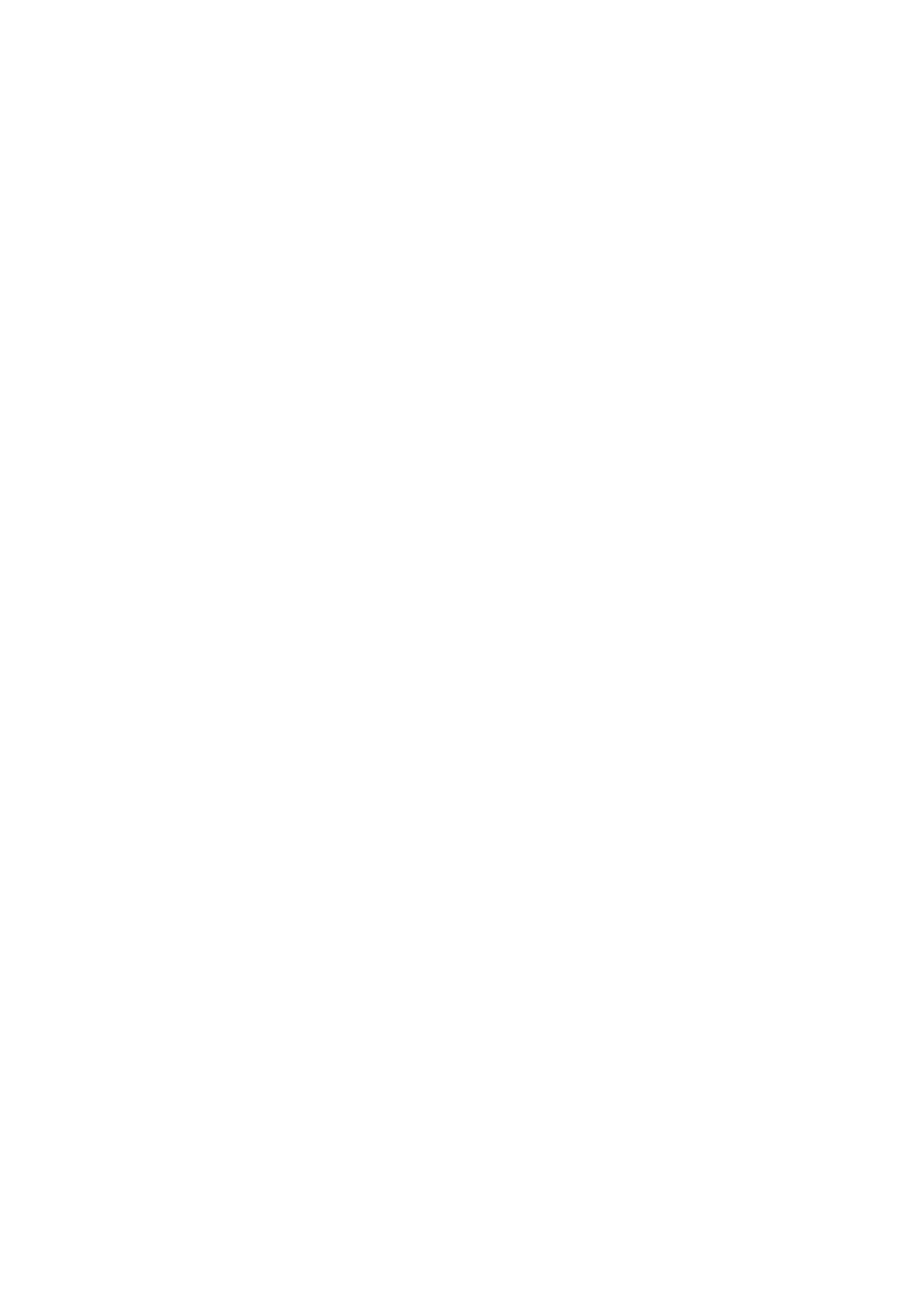Contents

|                | Section 2 – General Terms ………………………………………………………………………………………                                                       |
|----------------|-------------------------------------------------------------------------------------------------------------------|
| 1              | YOUR AGREEMENT                                                                                                    |
| $\mathbf{2}$   | <b>VARIATIONS</b>                                                                                                 |
| 3              | <b>THE SERVICE</b>                                                                                                |
|                | 3.1<br><b>Equipment and Access</b>                                                                                |
|                | 3.2<br>Service Availability                                                                                       |
|                | Content and material<br>3.3                                                                                       |
| 4              | <b>OUR OBLIGATIONS</b>                                                                                            |
| 5              | <b>YOUR OBLIGATIONS</b>                                                                                           |
|                | Comply with the terms of Your Agreement<br>5.1                                                                    |
|                | 5.2<br>Payment obligations<br>5.3<br>Obligations regarding use of the Service                                     |
|                | Obligations regarding material<br>5.4                                                                             |
|                | <b>Obligations regarding Content</b><br>5.5                                                                       |
|                | Obligations regarding Your SIM<br>5.6                                                                             |
|                | Obligations regarding email address<br>5.7                                                                        |
|                | 5.8<br>Obligations regarding Identification and Your Account or Felix Mobile App password                         |
| 6              | <b>CHANGING FEATURES OF THE SERVICE</b>                                                                           |
| $\overline{7}$ | HOW MUCH WILL YOU BE CHARGED FOR THE SERVICE?                                                                     |
|                | 7.1<br>Charges for Use of the Service                                                                             |
|                | <b>Types of Charges</b><br>7.2                                                                                    |
|                | 7.3<br>Inclusions in Monthly Subscription Charge                                                                  |
|                | 7.4<br>Rounding                                                                                                   |
|                | <b>Special Promotions</b><br>7.5                                                                                  |
| 8              | HOW DO CUSTOMERS PAY FOR THE SERVICE? (INCLUDING AUTO RENEW)                                                      |
|                | Becoming a Felix Subscription Customer<br>8.1                                                                     |
|                | Once You have Your SIM you must access the Felix Mobile App to Activate.<br>(b)                                   |
|                | How can You pay for Your Service?<br>8.2                                                                          |
|                | Expiry of discounts in Your Account<br>8.3<br>Can You still use the Service when Your Plan is not Renewed?<br>8.4 |
|                | No bills while You are a Subscription Customer<br>8.5                                                             |
| 9              | <b>TERM OF YOUR AGREEMENT</b>                                                                                     |
| 10             | SUSPENSION OF THE SERVICE AND TERMINATION OF YOUR AGREEMENT                                                       |
|                | Termination for failure to Renew Your Subscription<br>10.1                                                        |
|                | 10.2 Suspension for loss of Your SIM                                                                              |
|                | 10.3 Suspension for unusually high Usage                                                                          |
|                | 10.4 Immediate suspension, limitation and termination                                                             |
|                | 10.5 Suspension, limitation and termination with notice                                                           |
|                | 10.6 Your right to terminate Your Agreement                                                                       |
| 11             | <b>CONSEQUENCES OF SUSPENSION OR LIMITATION</b>                                                                   |
| 12             | <b>CONSEQUENCES OF TERMINATION</b>                                                                                |
| 13             | <b>OBLIGATIONS ON TERMINATION</b>                                                                                 |
|                | 13.1 Your obligations on termination                                                                              |
|                |                                                                                                                   |
| 14             | PERSONAL INFORMATION                                                                                              |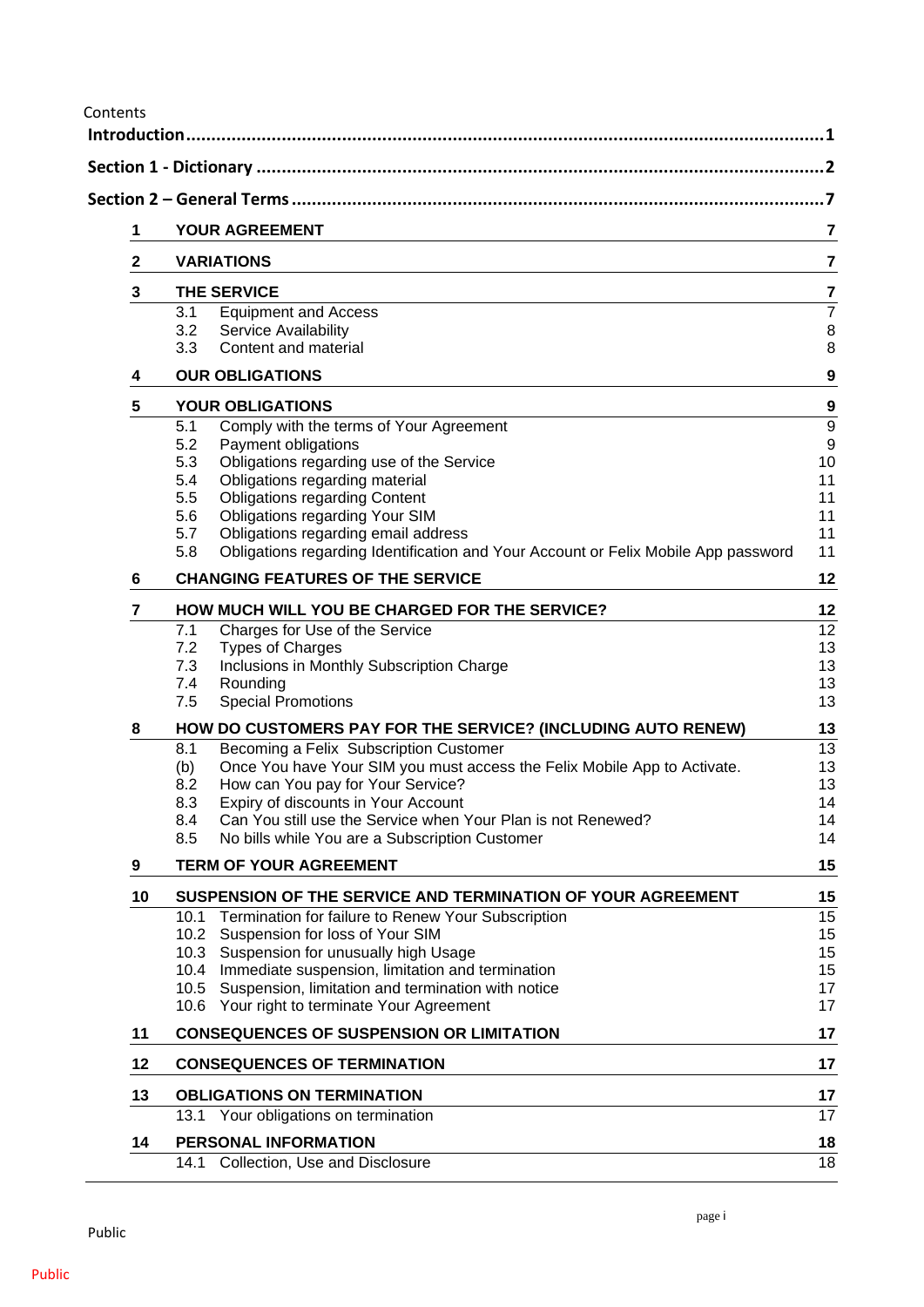|    | 14.2 Access and Correction<br>14.3 Acknowledgment                                                                            | 19<br>19             |
|----|------------------------------------------------------------------------------------------------------------------------------|----------------------|
| 15 | <b>COMPLAINTS</b>                                                                                                            | 19                   |
| 16 | <b>LIABILITY AND INDEMNITY</b>                                                                                               | 20                   |
|    | 16.1<br>Consumer guarantees and Our liability to You<br>16.2 Other matters and Our liability to You<br>16.3 You indemnify Us | 20<br>21<br>22       |
| 17 | <b>NOTICES</b>                                                                                                               | 22                   |
| 18 | <b>MISCELLANEOUS TERMS</b>                                                                                                   | 23                   |
|    | 18.1<br>Assurances<br>18.2<br>Ownership of Your SIM and mobile number<br>18.3 Assignment<br>Enforceability<br>18.4           | 23<br>23<br>23<br>23 |
|    | 18.5 Waiver<br>18.6 Standard Form of Agreement<br>18.7 Commission                                                            | 24<br>24<br>24       |
| 19 | 18.8 Governing law & jurisdiction<br><b>NETWORK COVERAGE</b>                                                                 | 24<br>25             |
| 20 | <b>INTERNATIONAL CALLS AND ROAMING</b>                                                                                       | 25                   |
| 21 | <b>CALLING NUMBER DISPLAY</b>                                                                                                | 25                   |
| 22 | <b>NUMBERING FOR MOBILE SERVICE</b>                                                                                          | 26                   |
| 23 | <b>MOBILE PHONE BLOCKING</b>                                                                                                 | 26                   |
| 24 | <b>NUMBER BLOCKING</b>                                                                                                       | 27                   |
| 25 | <b>MOBILE NUMBER PORTABILITY</b>                                                                                             | 27                   |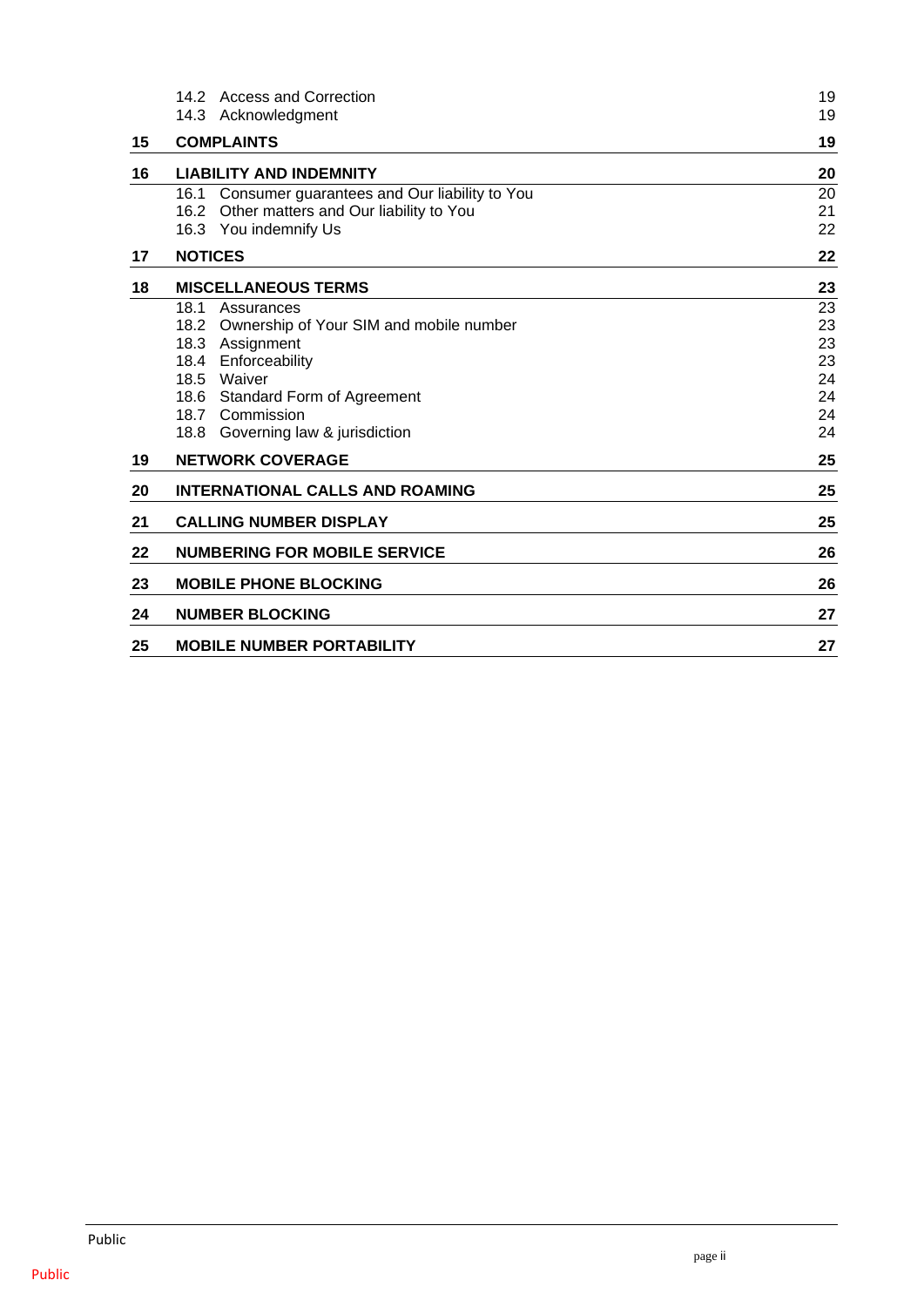#### **Introduction**

<span id="page-4-0"></span>These are the Standard Terms for the supply of Felix Mobile Services. These Standard Terms are Our Standard Form of Agreement, which along with other terms You agree to, are binding on You and Us.

These Standard Terms are made up of the following sections:

**Section 1 – Dictionary** – which sets out the words that have a special meaning in Your Agreement;

**Section 2 – General Terms** – which sets out the terms and conditions that apply to the Service;

**Part A: Terms applicable to all Services**

#### **Part B: Additional terms specific to Mobile Services**

**Section 3 – Description of Service Features and Charges** – which describes the Service and its features and sets out some of the applicable charges:

#### **Part A: Mobile Service**

#### **Part B: Charges applicable to all Services**

**Section 4 – Fair Use Policy** – which sets out the fair use policy that applies to Your use of the Service; and

Together all 4 sections of these Standard Terms set out the standard terms and conditions on which:

- We will supply a Service to You; and
- You may use a Service provided by Us.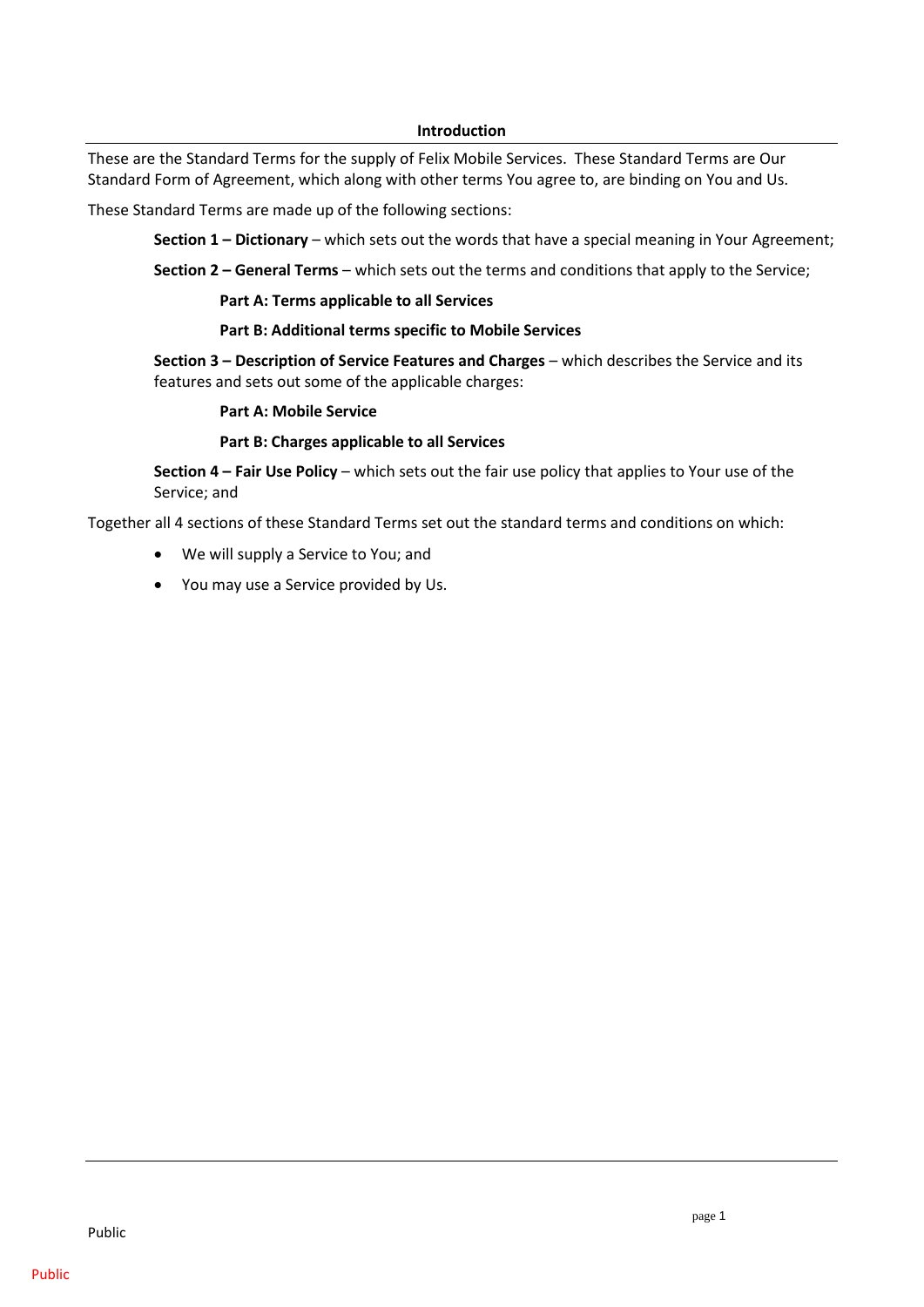## **Section 1 - Dictionary**

<span id="page-5-0"></span>Some words used in these Standard Terms have a special meaning. These words are indicated by the use of a capital letter and their special meaning is set out below. When You see one of these words used in these Standard Terms they have the meaning set out below.

| <b>ACMA</b>                               | the Australian Communications and Media Authority                                                                                                                                                                                                                                                   |  |
|-------------------------------------------|-----------------------------------------------------------------------------------------------------------------------------------------------------------------------------------------------------------------------------------------------------------------------------------------------------|--|
| <b>Account</b>                            | an account We create for the purpose of setting up your payment details and<br><b>Discount Balance</b>                                                                                                                                                                                              |  |
| Act                                       | the Telecommunications Act 1997 (Cth)                                                                                                                                                                                                                                                               |  |
| <b>Activate</b>                           | when Your SIM is registered and Your Account becomes active.                                                                                                                                                                                                                                        |  |
| <b>Adapt or</b><br><b>Adaptation</b>      | includes converting a video message into a series of still images, removing all or part<br>of the Content or material or inserting a link into a portal based presentation of the<br>Content or material.                                                                                           |  |
| <b>Agreement</b>                          | has the meaning set out in Part A, Section 2 of these Standard Terms.                                                                                                                                                                                                                               |  |
| <b>Approved Device</b>                    | a Mobile Phone or other device on the list of devices published on<br>https://felixmobile.com.au/terms-policies/device-list as approved devices to be used<br>with a Service. We may amend this list by adding or withdrawing devices at any time                                                   |  |
| <b>Auto Renew</b>                         | Your Subscription will be automatically Renewed from a registered credit or debit<br>card. This service is called "Auto Renew"                                                                                                                                                                      |  |
| <b>Carriage Service</b><br>Provider       | has the meaning given in the Act                                                                                                                                                                                                                                                                    |  |
| <b>Carrier</b>                            | has the meaning given in the Act                                                                                                                                                                                                                                                                    |  |
| <b>Charges</b>                            | the amounts we charge for a Service and other fees applicable to Your Subscription                                                                                                                                                                                                                  |  |
| <b>Confidential</b><br><b>Information</b> | all confidential information about the Service, Us, Our related entities, Our suppliers,<br>the Vodafone Network, or You, which is or has been disclosed under or in<br>connection with Your Agreement or learnt in the performance of Your Agreement,<br>other than any of that information which: |  |
|                                           | was publicly known at the time it was disclosed (except if that happened<br>because of a breach of Your Agreement); or-                                                                                                                                                                             |  |
|                                           | You or We came to know about other than in connection with Your<br>Agreement                                                                                                                                                                                                                        |  |
| Consequential<br><b>Loss</b>              | any loss which is: indirect, consequential, incidental or special; a loss of revenue; a<br>loss of profits; a loss of anticipated savings; a loss of goodwill; a loss of data; or any<br>loss in connection with a claim of third party                                                             |  |
| Content                                   | any data, information, images, graphics, video, audio application or service which<br>may be received or accessed using the Service                                                                                                                                                                 |  |
| <b>Content Provider</b>                   | any party (including a third party) who supplies Content                                                                                                                                                                                                                                            |  |
| <b>Customer</b><br>Authorisation          | an authorisation for Your Mobile Number to be ported to Us from another mobile<br>telecommunications provider or from Us to another mobile telecommunications<br>provider                                                                                                                           |  |
| <b>Customer Care</b>                      | Our customer service operations                                                                                                                                                                                                                                                                     |  |
| <b>Data Services</b>                      | data services provided as part of the Mobile Service described in Your Plan Details.                                                                                                                                                                                                                |  |
| <b>Dictionary</b>                         | Section 1 of these Standard Terms which sets out the words that have a special<br>meaning                                                                                                                                                                                                           |  |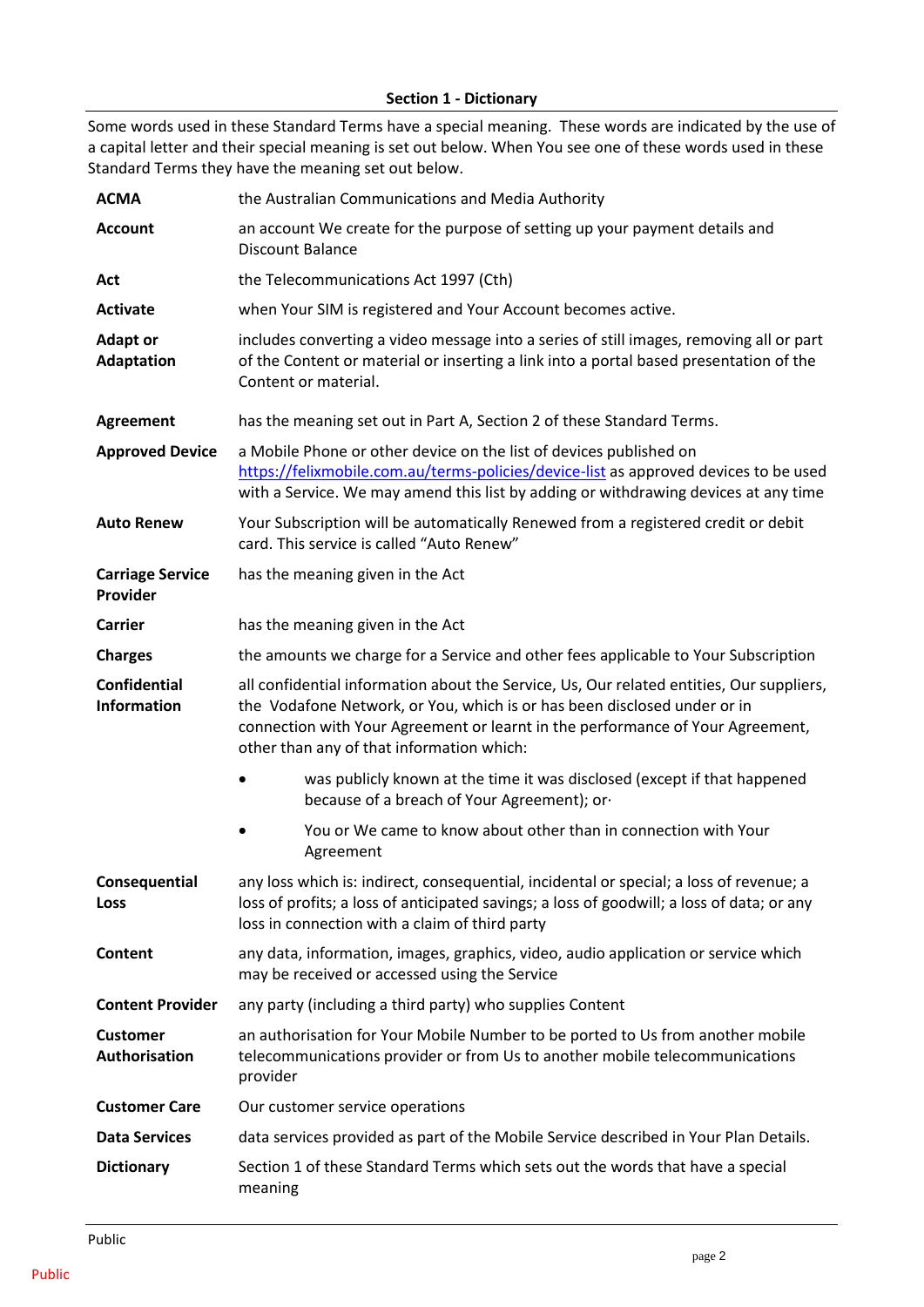| <b>Direct Debit</b>                         | the payment arrangement from Your nominated credit or debit card for the Charges                                                                                                                                                                                                |
|---------------------------------------------|---------------------------------------------------------------------------------------------------------------------------------------------------------------------------------------------------------------------------------------------------------------------------------|
| <b>Disconnect or</b><br><b>Disconnected</b> | disconnect or disconnected from a Service                                                                                                                                                                                                                                       |
| <b>Discount Balance</b>                     | the balance of discounts in Your Account from time to time                                                                                                                                                                                                                      |
| <b>Fair Use Policy</b>                      | the Fair Use Policy is the terms and conditions set out in Section 4 of these Standard<br>Terms                                                                                                                                                                                 |
| <b>Felix Mobile App</b>                     | the mobile application, where You can access your information and Account                                                                                                                                                                                                       |
| <b>Force Majeure</b><br>Event               | an event or cause beyond the reasonable control of the party claiming force<br>majeure. It includes each of the following to the extent it is beyond the reasonable<br>control of that party:                                                                                   |
|                                             | act of God, flood, earthquake or explosion, cyclone, tidal wave, landslide or<br>other natural disaster;                                                                                                                                                                        |
|                                             | act of public enemy, war (declared or undeclared), terrorism or threat or<br>terrorism, sabotage, blockade, revolution, riot, insurrection, civil<br>commotion, pandemic, epidemic; and                                                                                         |
|                                             | a failure or refusal by our suppliers to grant us any access that we require<br>to provide the Services                                                                                                                                                                         |
| Insolvent                                   | If You are a natural person - You are declared bankrupt; or                                                                                                                                                                                                                     |
|                                             | if You are a company - a receiver, liquidator, provisional liquidator or administrator<br>is appointed to You, You enter into an arrangement with Your creditors or a class of<br>Your creditors, You become unable to pay Your debts when they are due, or You are<br>wound up |
| International<br><b>Calls</b>               | include calls to and from Your Mobile Phone in Australia to any telephone number<br>connected to any public telecommunications network outside of Australia                                                                                                                     |
| <b>International</b><br>Roaming             | using Your Mobile Service, outside of Australia when connected to a network<br>operated by other suppliers with whom We have arrangements to allow You to use<br>the Service on those networks                                                                                  |
| <b>Monthly</b><br>Subscription<br>Charge    | if applicable to Your Plan, the monthly charge set out in the Plan Details which may<br>include an International Calls subscription if selected by You. This can also be<br>referred to as a monthly access fee, monthly plan fee or minimum monthly charge                     |
| <b>Mobile Coverage</b><br>Area              | the Vodafone Coverage Area and the Non-Vodafone Coverage Area for Mobile<br>Services as it may change from time to time                                                                                                                                                         |
| <b>Mobile Number</b>                        | any number that We issue to You                                                                                                                                                                                                                                                 |
| <b>Mobile Phone</b>                         | a mobile phone which uses a SIM and which is an Approved Device and can be used<br>to access Our Mobile Service                                                                                                                                                                 |
| <b>Mobile Service</b>                       | the mobile telecommunications service provided by Us to You for use in the Mobile<br>Coverage Area                                                                                                                                                                              |
| <b>National</b><br>Roaming                  | using the Service in those parts of Australia which are not in a Vodafone Coverage<br>Area and in which there are networks operated by other suppliers with whom We<br>have arrangements to allow You to use the Service on those networks                                      |
| Non-Vodafone<br><b>Coverage Area</b>        | those coverage areas for the Mobile Service in:                                                                                                                                                                                                                                 |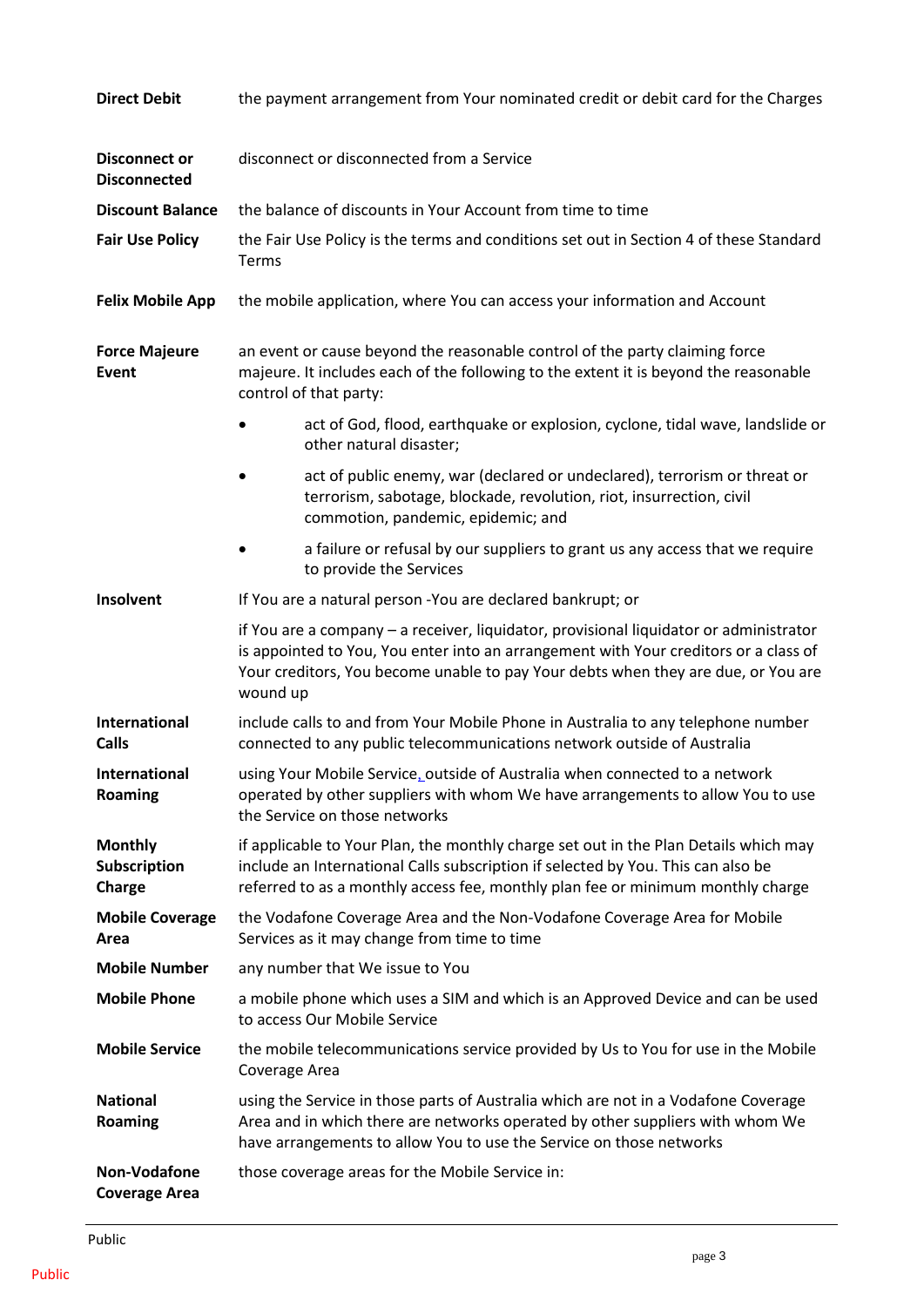|                                           | Australia, which are not in the Vodafone Coverage Area; and                                                                                                                                                                                                                                                                                                                                                                                                                                                                                                                                                                                                                           |
|-------------------------------------------|---------------------------------------------------------------------------------------------------------------------------------------------------------------------------------------------------------------------------------------------------------------------------------------------------------------------------------------------------------------------------------------------------------------------------------------------------------------------------------------------------------------------------------------------------------------------------------------------------------------------------------------------------------------------------------------|
|                                           | the rest of the world,                                                                                                                                                                                                                                                                                                                                                                                                                                                                                                                                                                                                                                                                |
|                                           | where there are networks operated by other suppliers with whom We have<br>arrangements to allow You to use those networks                                                                                                                                                                                                                                                                                                                                                                                                                                                                                                                                                             |
| <b>Numbering Plan</b>                     | the numbering plan made by the ACMA under the Act                                                                                                                                                                                                                                                                                                                                                                                                                                                                                                                                                                                                                                     |
| <b>Pause Your Plan</b>                    | means the act of turning off Auto Renew which stops scheduled Auto Renews                                                                                                                                                                                                                                                                                                                                                                                                                                                                                                                                                                                                             |
| Pay-As-You-Go<br>(PAYG)                   | the pay-as-you-go rates for Data Services set out in Your Plan Details or if not set<br>out in Your Plan Details, the pay-as-you-go rates for Data Services set out on<br>felixmobile.com.au or available by contacting Customer Care                                                                                                                                                                                                                                                                                                                                                                                                                                                 |
| Plan                                      | a Subscription                                                                                                                                                                                                                                                                                                                                                                                                                                                                                                                                                                                                                                                                        |
| <b>Plan Details</b>                       | the particular terms and conditions of a Plan, including (as applicable) the charges,<br>included and excluded services and any other Plan-specific terms, which are<br>available by visiting felixmobile.com.au or by contacting Customer Care. The terms<br>and conditions of a Plan may be varied by Us from time to time in accordance with<br>these Standard Terms                                                                                                                                                                                                                                                                                                               |
| Port                                      | to transfer Your mobile phone number from one service provider to another service<br>provider. 'Ported' and 'Porting' have corresponding meanings                                                                                                                                                                                                                                                                                                                                                                                                                                                                                                                                     |
| Premium<br><b>Services</b>                | Premium Services are services that supply content or provide for payment of<br>services or other exchanges of information or transactions via a portal or data<br>connection from a Mobile Phone, at a rate that is higher than the rate otherwise<br>charged under Your Agreement for the type of call made, TXT or PXT <sup>™</sup> sent or<br>received. Premium services may involve making voice calls, sending a TXT or PXT <sup>™</sup> ,<br>or accessing a content portal. Examples of Premium Services include (but are not<br>limited to) dialling numbers beginning with '19', TXT voting, TXT competitions, live<br>sport updates, chat services and purchasing ring tones |
| <b>Premium TXT</b>                        | see the definition of Premium Services                                                                                                                                                                                                                                                                                                                                                                                                                                                                                                                                                                                                                                                |
| <b>Privacy Policy</b>                     | Our policy regarding access, collection, use and disclosure of personal information<br>which can be found on Our website at felixmobile.com.au                                                                                                                                                                                                                                                                                                                                                                                                                                                                                                                                        |
| Renew                                     | to pay the Monthly Subscription Charge.                                                                                                                                                                                                                                                                                                                                                                                                                                                                                                                                                                                                                                               |
| 'Renewed',<br>'Renewing' and<br>"Renewal" | have corresponding meanings                                                                                                                                                                                                                                                                                                                                                                                                                                                                                                                                                                                                                                                           |
| <b>Related Body</b><br>Corporate          | has the meaning given to that term in the Corporations Act 2001 (Cth). 'Related<br>Bodies Corporate' has a corresponding meaning                                                                                                                                                                                                                                                                                                                                                                                                                                                                                                                                                      |
| <b>Restricted</b><br>Content              | Content that would or could be pre-assessed as MA 15+ or R 18+ in accordance with<br>the Office of Film and Literature Classification Guidelines                                                                                                                                                                                                                                                                                                                                                                                                                                                                                                                                      |
| <b>Rights of Use</b>                      | your right, subject to the provisions of any industry code, the Numbering Plan and<br>the Act, to enjoy the beneficial use of an issued number, and includes the ability to<br>authorise a Port of the number (where portability exists)                                                                                                                                                                                                                                                                                                                                                                                                                                              |
| Roam or<br>Roaming                        | using the Mobile Service in a Non-Vodafone Coverage Area                                                                                                                                                                                                                                                                                                                                                                                                                                                                                                                                                                                                                              |
| Service(s)                                | the Mobile Service                                                                                                                                                                                                                                                                                                                                                                                                                                                                                                                                                                                                                                                                    |
| <b>SIM</b>                                | the Subscriber Identity Module in an Approved Device, that may be in the form of a<br>smart card or eSIM and is allocated a unique number, stores information                                                                                                                                                                                                                                                                                                                                                                                                                                                                                                                         |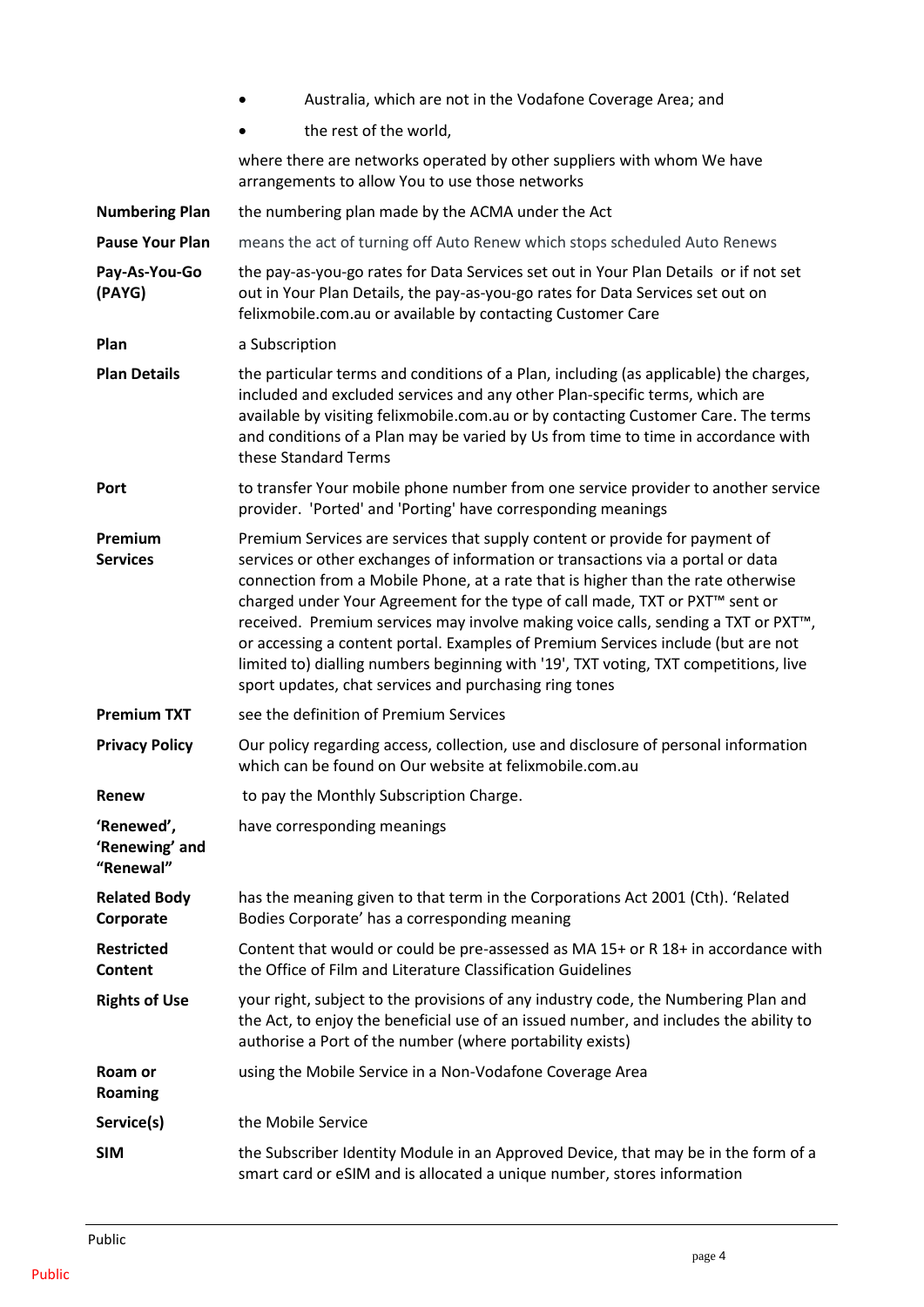| <b>SIM Pack</b>                       | a package which includes a SIM, to enable you to Connect to the Service                                                                                                                                                                                                                                                                                                                                                                                                                                                                                                               |
|---------------------------------------|---------------------------------------------------------------------------------------------------------------------------------------------------------------------------------------------------------------------------------------------------------------------------------------------------------------------------------------------------------------------------------------------------------------------------------------------------------------------------------------------------------------------------------------------------------------------------------------|
| <b>SIM Replacement</b><br>Fee         | the SIM Replacement Fee set out in Section 3 of these Standard Terms                                                                                                                                                                                                                                                                                                                                                                                                                                                                                                                  |
| <b>Special Numbers</b>                | numbers that are 011, 0103, 1225 and 1245, '13' numbers, '15' numbers, '18'<br>numbers, '19' numbers, and if You have appropriate equipment, maritime and<br>satellite services. See Section 3 of these Standard Terms for more detail                                                                                                                                                                                                                                                                                                                                                |
| <b>Special Services</b>               | the features of the Mobile Service described in Section 3 of these Standard Terms                                                                                                                                                                                                                                                                                                                                                                                                                                                                                                     |
| <b>Standard Calls</b>                 | include:                                                                                                                                                                                                                                                                                                                                                                                                                                                                                                                                                                              |
|                                       | calls to and from Your Mobile Phone to any other mobile phone connected<br>to any public mobile telecommunications network in Australia and any<br>fixed line phone connected to any public fixed line telecommunications<br>network in Australia; and                                                                                                                                                                                                                                                                                                                                |
|                                       | if you have purchased the Unlimited International Calls and Text Product,<br>International Calls to specified countries,                                                                                                                                                                                                                                                                                                                                                                                                                                                              |
|                                       | but exclude, without limitation, calls to International Calls outside of the specified<br>countries, Special Numbers, calls to access Special Services or Value Added Services,<br>video calls, and national and international calls made when you Roam outside of<br>Australia                                                                                                                                                                                                                                                                                                       |
| Standard PXT <sup>™</sup>             | includes sending digital photo messages to, and receiving from, any digital photo<br>messaging capable mobile phone connected to any compatible public mobile<br>telecommunications network in Australia and any compatible public mobile<br>telecommunications network overseas, or email address, if you have video<br>messaging compatibility. This excludes Premium Services. PXTs are also known as<br><b>MMS</b>                                                                                                                                                                |
| <b>Standard TXT</b>                   | includes sending TXT messages from Your Mobile Phone to any other mobile phone<br>connected to a public mobile telecommunications network in Australia and any<br>mobile phone connected to selected mobile telecommunications networks overseas.<br>Standard TXT excludes, without limitation, TXT delivery status reports and Premium<br><b>Services</b>                                                                                                                                                                                                                            |
|                                       | A Standard TXT consists of up to a maximum of 160 standard characters. Non-<br>standard characters such as emoticons may use more characters (dependant on<br>Your Mobile Phone) and may mean that your TXT message is equivalent to 2 or more<br>Standard TXTs. Also, some mobile phones may convert TXT messages longer than 1<br>Standard TXT into a Standard PXT message (also known as MMS). If this happens you<br>will be billed for a Standard PXT message. Check with the manufacturer of Your<br>Mobile Phone or Approved Device for further details on this functionality. |
|                                       | TXT are also known as SMS                                                                                                                                                                                                                                                                                                                                                                                                                                                                                                                                                             |
|                                       | Note that in Australia, TXT to the Pivotel network is not available                                                                                                                                                                                                                                                                                                                                                                                                                                                                                                                   |
| <b>Standard Video</b><br><b>Calls</b> | include video calls you make to, and receive from, any video calling capable mobile<br>phone connected to any compatible public mobile telecommunications network in<br>Australia and any compatible public mobile telecommunications network overseas,<br>if you have video calling compatibility                                                                                                                                                                                                                                                                                    |
| <b>Standard Video</b><br><b>PXT™</b>  | includes sending audio visual (video) messages to, and receive from, any video<br>messaging capable mobile phone connected to any compatible public mobile<br>telecommunications network in Australia and any compatible public mobile<br>telecommunications network overseas, or email address, if you have video<br>messaging compatibility. This excludes Premium Services.                                                                                                                                                                                                        |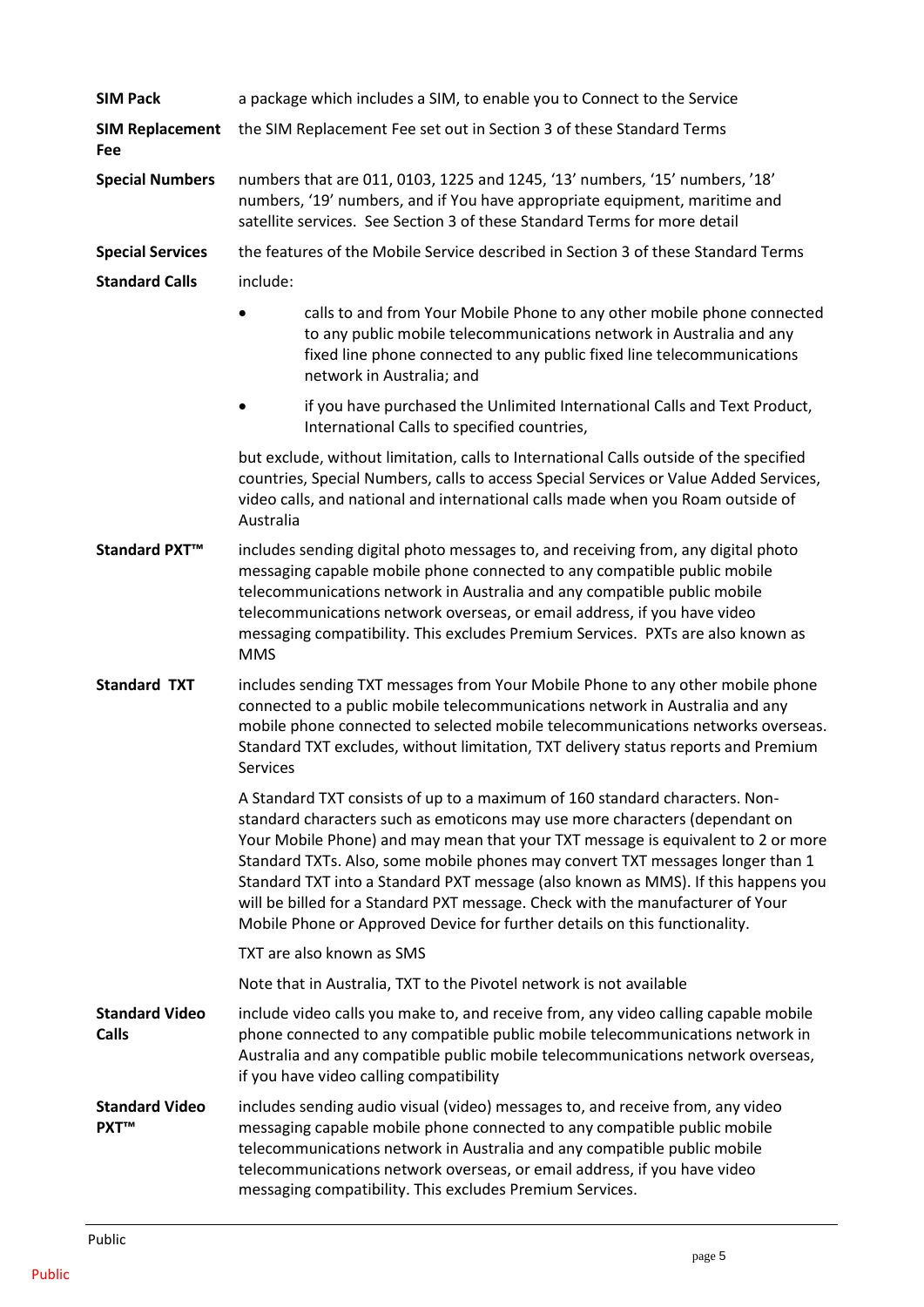| <b>Subscription</b>              | a recurring payment in advance for the Service and which is described as a<br>subscription, plan, product or a similar expression in its Plan Details                                                                                                          |
|----------------------------------|----------------------------------------------------------------------------------------------------------------------------------------------------------------------------------------------------------------------------------------------------------------|
| Subscription<br><b>Customer</b>  | You, at all times that You have selected a Subscription for the use of the Service                                                                                                                                                                             |
| Vodafone<br><b>Coverage Area</b> | the geographic area within Australia where the Vodafone Network provides<br>coverage for Mobile Services as varied from time to time, refer to<br>htttp://www.felixmobile.com.au/network for the most up to date coverage maps                                 |
| Vodafone<br><b>Network</b>       | the telecommunications networks and other systems owned or operated by TPG<br>Telecom Limited (formerly Vodafone Hutchison Australia Pty Limited) (ABN 76 096<br>304 620) or any Related Body Corporate of TPG Telecom Limited and used to<br>provide Services |
| <b>Voicemail</b>                 | the Special Service described in Section 3 of these Standard Terms                                                                                                                                                                                             |
| <b>You and Your</b>              | a person who has obtained a SIM and paid the first Monthly Subscription Charge or<br>used an Activated Subscription                                                                                                                                            |
| <b>Your Plan</b>                 | means Your Subscription                                                                                                                                                                                                                                        |
| <b>Your SIM</b>                  | any SIM that We provide You (in a SIM Pack, an eSIM, or otherwise) which, when<br>used with an Approved Device, enables You to use the Service                                                                                                                 |
| We, Us, and Our                  | TPG Telecom Limited ABN 76 096 304 620 and any Related Body Corporate                                                                                                                                                                                          |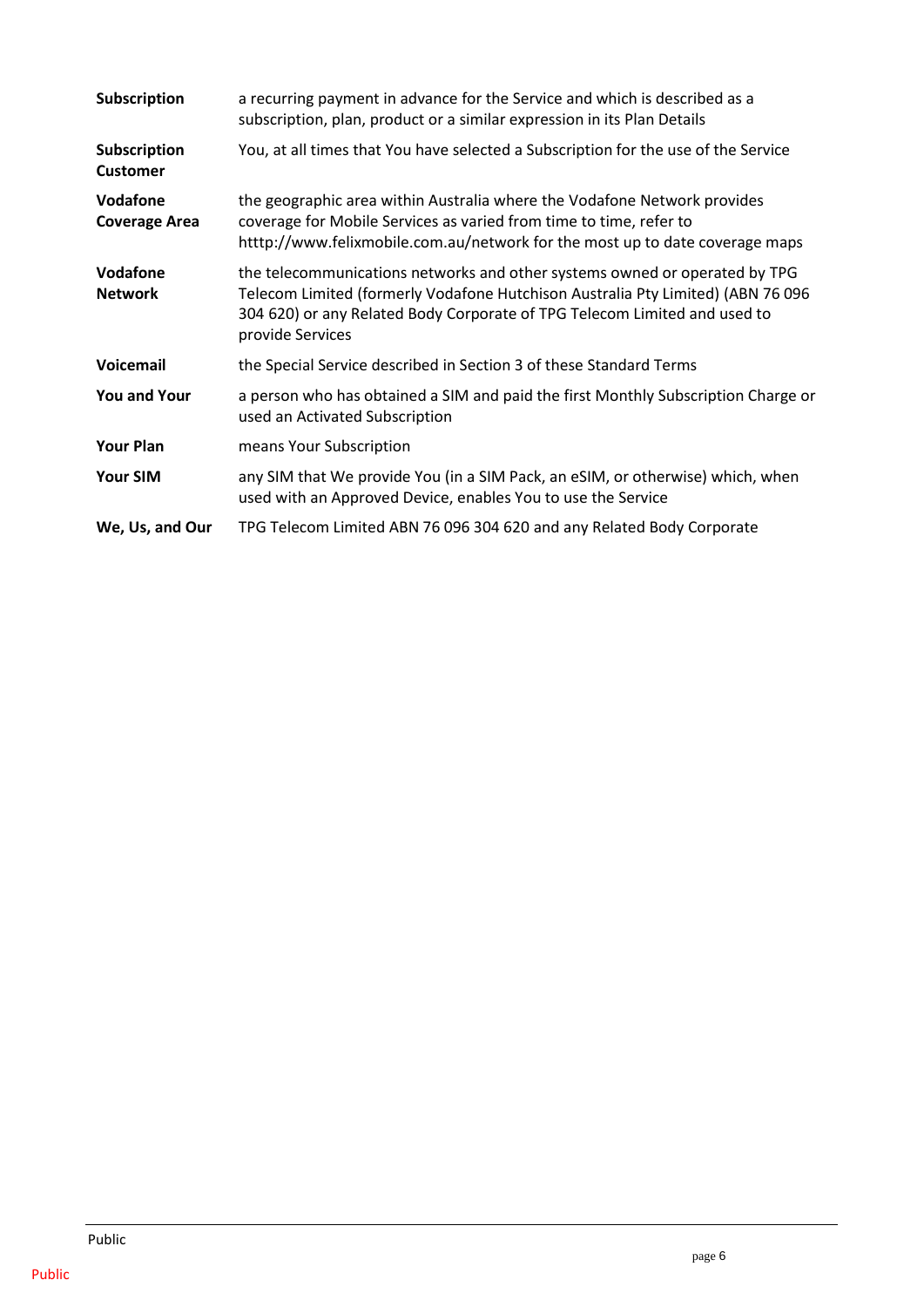#### **Section 2 – General Terms**

#### **Part A- Terms Applicable to all Services**

<span id="page-10-0"></span>This section sets out the general terms and conditions that apply to customers in respect of all Services.

#### <span id="page-10-1"></span>**1 YOUR AGREEMENT**

- (a) Your Agreement with Us is made up of the following:
	- (i) these Standard Terms;
	- (ii) the Plan Details for Your Plan;
	- (iii) the terms and conditions provided to you in the Felix Mobile App or at felixmobile.com.au either before You activate, or at the time You activate Your SIM or first use an activated Account;
	- (iv) if You elect to use any optional or additional services, the terms and conditions on the felixmobile.com.au website applicable to those services; and
	- (v) any other terms or conditions to which You agree from time to time,

#### (together, **the Agreement**)

(b) Terms defined in these Standard Terms have the same meaning when used elsewhere in Your Agreement unless the context requires otherwise.

#### <span id="page-10-2"></span>**2 VARIATIONS**

- (a) The terms of Your Agreement (including these Standard Terms), a Plan and any characteristics or features of the Services may be modified, added to or withdrawn by Us at any time (**Variations**). The latest versions of these Standard Terms and Plan Details containing any Variations to the previous versions will be made available at felixmobile.com.au and will apply to You from the date of the Variation.
- <span id="page-10-5"></span>(b) Where a Variation of these Standard Terms could be reasonably expected to adversely affect You, We will give You reasonable notice of this Variation having regard to the nature of the Variation, the means by which the notice is to be provided, the length of time before the Variation is to occur and any other matter that is reasonably relevant
- (c) If You have terminated Your Agreement because You reasonably consider that a Variation We have made under this Clause [2](#page-10-2) has caused more than a minor detrimental impact on You, and the Variation will take effect before the date on which your next billing cycle will Renew, You may request Us to refund the fair value of any unused discounts in Your Account. We will provide such a refund in circumstances where it would be unreasonable for Us not to do so, having regard to the length of time between the notice being provided to You under clause 2(b[\)2\(b\)](#page-10-5) and the Variation taking effect, the amount and the expiry date of unused discounts in Your Account, and such other circumstances that We reasonably consider relevant.

#### <span id="page-10-3"></span>**3 THE SERVICE**

#### <span id="page-10-4"></span>**3.1 Equipment and Access**

- (a) Unless otherwise agreed with Us in writing, You may only access the Service with Approved Devices and SIMs approved by Us.
- (b) You must Activate to access the Service. If you do not Activate within 1 year of purchasing an eSIM, or within 2 years of paying your first Monthly Subscription Charge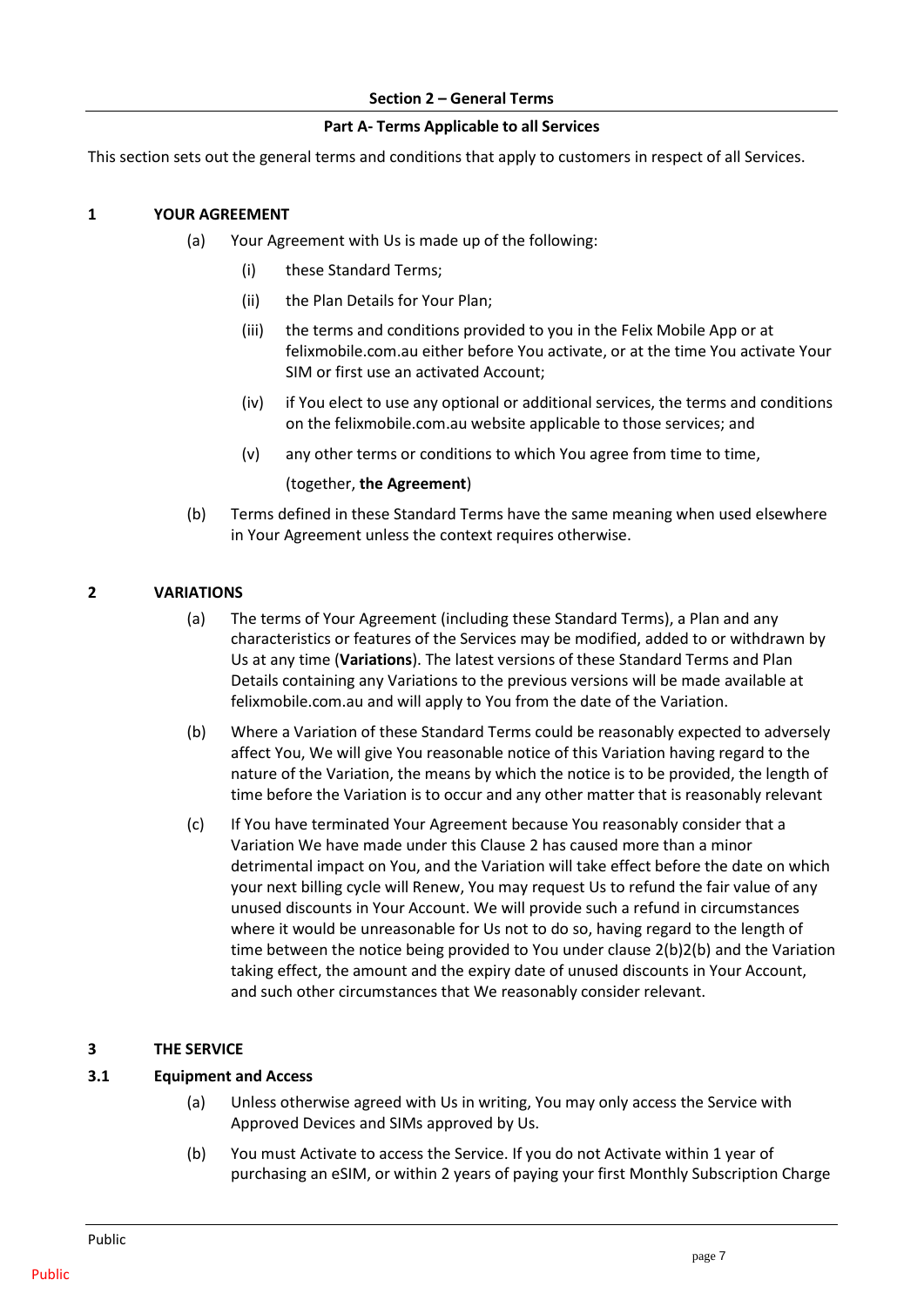(where you have purchased a SIM Pack), We will terminate this Agreement and any unused discounts will be cancelled.

- (c) You agree that Your ability to use a Service and each of its features will depend on the features and functionality of Your Approved Device. Not all Approved Devices have the features and functionality that are required to use all features of the Service.
- (d) We will not be responsible for any harm You suffer from a virus or other manipulating program which infiltrates Your Approved Device whether it was transmitted via the Service or otherwise and You remain responsible for all Charges for the use of the Service activated by such virus or program.

#### <span id="page-11-0"></span>**3.2 Service Availability**

We will use reasonable care and skill in providing the Service. However, given the nature of the Service (including our Services' reliance on systems and services that We do not own or control), We cannot promise that the Service is free from faults or interruptions and that the Service (and each of its features) will not be subject to congestion, "drop-outs" and/or loss of data.

## <span id="page-11-1"></span>**3.3 Content and material**

- (a) While We will exercise due care and skill in providing the Service, You agree that Your ability to use the Service to:
	- (i) access, use, download and upload Content; or
	- (ii) send material,

will depend upon the features and functionality of Your device and the nature and quality of the Content being accessed or material sent.

- (b) You acknowledge and agree that if Your agreement with Us includes the supply of any Content:
	- (i) We may acquire the Content from Content Providers and We do not give You any assurance or comfort about the currency, availability, accuracy, security or quality of the Content provided by Content Providers;
	- (ii) We do not provide any security (such as encryption) over any Content You access or material You send, other than as specified in Your agreement;
	- (iii) We are not obliged to check the Content for accuracy or any other purpose, or monitor Your access to Content provided by third parties or usage of the Service except where required by applicable laws and regulations, although We may do so;
	- (iv) some Content may not be current due to delays by third parties in giving Us such Content or the information which is needed to compile such Content; and
	- (v) We may not provide you with access to certain Content where that Content is Restricted Content and You have not first verified that you are 18 years of age or over in a manner acceptable to us or where that Content does not otherwise meet Our standards in relation Content.
- (c) You agree that We may need to substantially Adapt the visual and/or audio impression of, or underlying code of any:
	- (i) Content, the format of which is not compatible with Your Mobile Phone, in order to deliver it (or a part of it) to Your Mobile Phone; or
	- (ii) material You send, the format of which is not compatible with the mobile phone or other receiving device of the person to whom You are sending the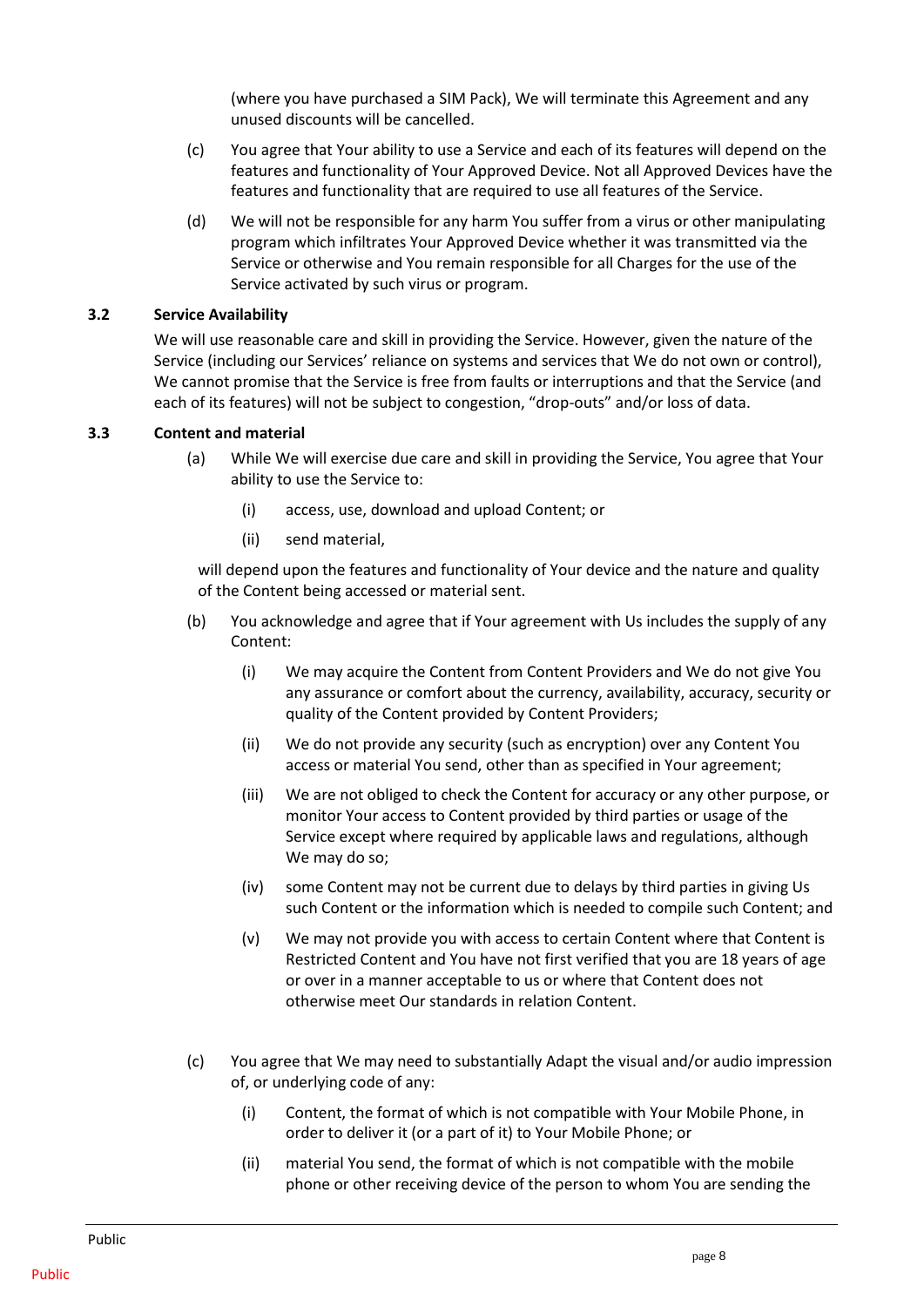material, in order to deliver it (or a part of it) to the mobile phone or other receiving device of the person to whom You are sending the material,

and You consent to Us making any such Adaptation necessary for the purpose of delivery and to any temporary copying undertaken in the process of delivery.

- (d) You agree that You:
	- (i) are responsible for any reliance on or use of the Content You receive and for any material You send;
	- (ii) should make Your own enquiries before You do anything on the basis of the Content; and
	- (iii) may find some Content offensive, obscene or disturbing.
- (e) You acknowledge and agree that if Your agreement with Us includes the supply of any Content to a Mobile Service:
	- (i) We may have implemented digital rights management (DRM) software to assist in the protection of the valuable intellectual property rights of Us or our Content Providers and to ensure that the Content is not copied, published, redistributed, re-communicated or commercially exploited in an unauthorised manner, and each item of Content which is subject to DRM protection will be provided to you with a key which is known as a "Rights Object" which enables You to access the Content from Your Mobile Phone and which locks the Content to Your Mobile Phone;
	- (ii) if Your Mobile Phone is damaged or lost or Your Mobile Phone is stolen, we may be unable to resend the Content and the Rights Object to you again due to the restrictions placed on the provision of this Content to You by the Content Providers. If Your Mobile Phone is damaged, lost or stolen and You wish to continue to access the Content You may need to purchase the Content again; and
	- (iii) if you cannot access this Content using Your Mobile Phone because the purchase was unsuccessful or because the Rights Object was not received by Your Mobile Phone, you should contact Customer Care and We will re-send the Content and/or the Rights Object to Your Mobile Phone.

#### <span id="page-12-0"></span>**4 OUR OBLIGATIONS**

We agree to supply You the Service on the terms and conditions set out in Your Agreement and otherwise comply with the terms of Your Agreement.

#### <span id="page-12-1"></span>**5 YOUR OBLIGATIONS**

#### <span id="page-12-2"></span>**5.1 Comply with the terms of Your Agreement**

You agree to comply with the terms of your Agreement including the terms in this clause 5.

#### <span id="page-12-3"></span>**5.2 Payment obligations**

- (a) You must pay Us all the Charges which You incur by using the Service, and all applicable government taxes and charges.
- (b) You agree that all Charges incurred by using the Service via Your SIM are Your responsibility, irrespective of whether the Service is used by:
	- (i) You; or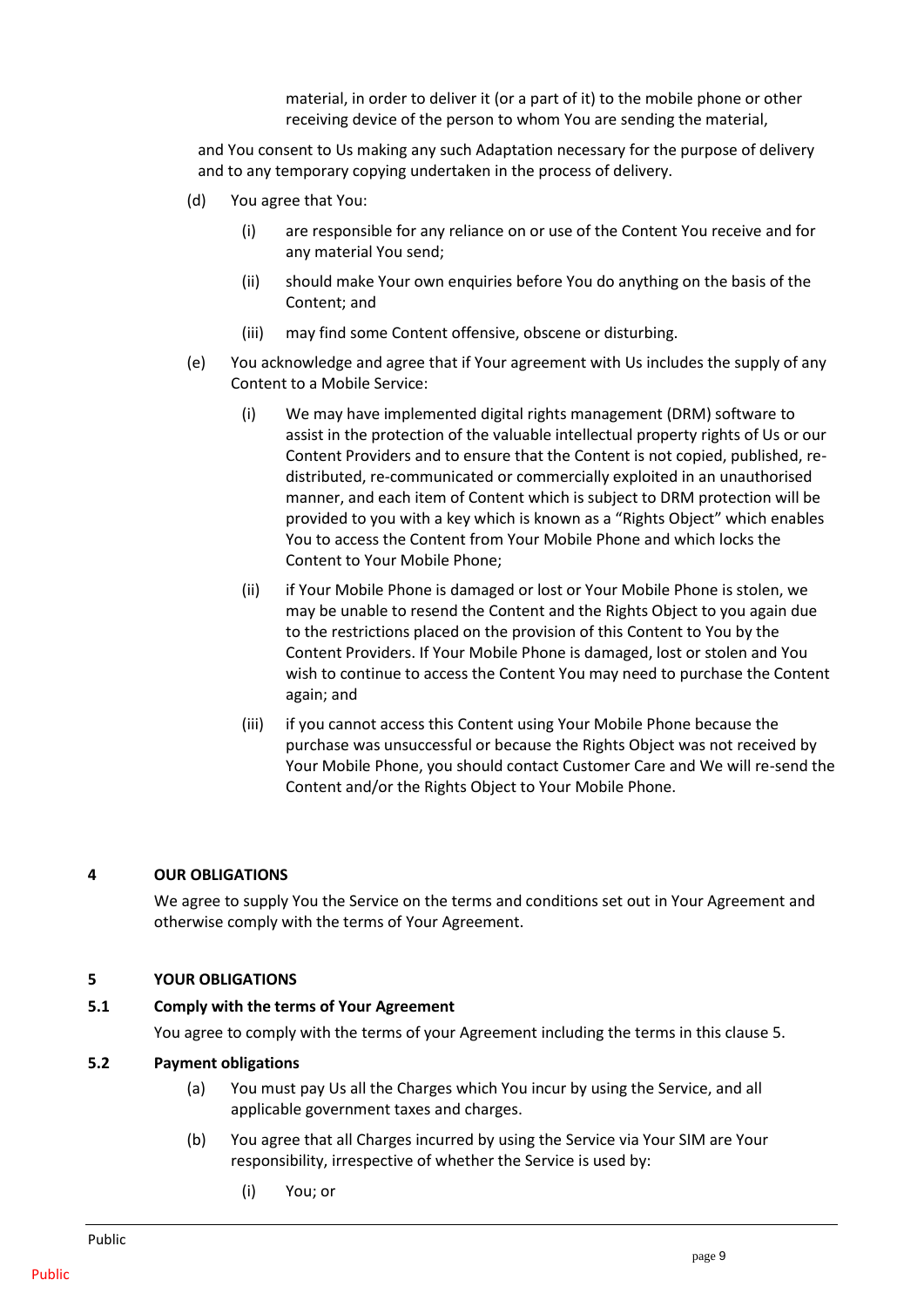(ii) another person (with or without Your knowledge and/or consent).

(Refer to clause 10.2 of this Part A, Section [2](#page-10-2) of the Standard Terms regarding requesting a suspension if Your SIM has been lost or stolen.)

## <span id="page-13-0"></span>**5.3 Obligations regarding use of the Service**

- (a) You must, and must ensure that any other person who uses the Service We supply to you:
	- (i) only use the Service in accordance with Your Agreement or otherwise in a manner approved by Us;
	- (ii) comply with all laws, regulations and guidelines concerning use of the Service;
	- (iii) co-operate with Us and give Us any information We may require from You from time to time in relation to the Service;
	- (iv) follow Our reasonable instructions regarding the use of the Service; and
	- (v) notify Us as soon as You become aware of any claim You may have against Us in relation to the Service.
- <span id="page-13-1"></span>(b) You must not use, and must not allow any other person to use, the Service:
	- (i) for any purpose that is improper, immoral or fraudulent;
	- (ii) to contravene any applicable laws, regulations, or industry codes, standards, content requirements or statements;
	- (iii) to infringe any person's intellectual property rights;
	- (iv) to restrict or interfere with any other person's use of the Service or the Vodafone Network;
	- (v) in a way that impacts or is likely to impact the security or integrity of the Vodafone Network or the security of Us or any other person, for example by:
		- (A) overloading, or otherwise flooding a system or network;
		- (B) probing, scanning or testing the vulnerability of a system or network;
		- (C) distributing malicious software, including viruses, worms, trojans and other malware; or
		- (D) breaching security, encryption or authentication measures;
	- (vi) to resell, distribute or reproduce any part of the Service or to wholesale supply of the Service in any manner;
	- (vii) to operate a contact centre or telemarketing business;
	- (viii) to use a SIM box, gateway device or other similar device with the Service;
	- (ix) with a device that re-routes or switches calls to or from the Vodafone Network to another carrier's network or which could keep a line open for hours;
	- (x) for the purpose of transiting, refiling or aggregating domestic or international traffic, on the Vodafone Network;
	- (xi) with a Cellular Trunking Unit (CTUs);
	- (xii) in a way that creates a risk to the health or safety of any person;
	- (xiii) in a way which harasses or abuses another person or violates their privacy (including, by sending unreasonable amounts of unsolicited or unwanted material);
	- (xiv) or the Vodafone Network without charge, when a charge is normally payable;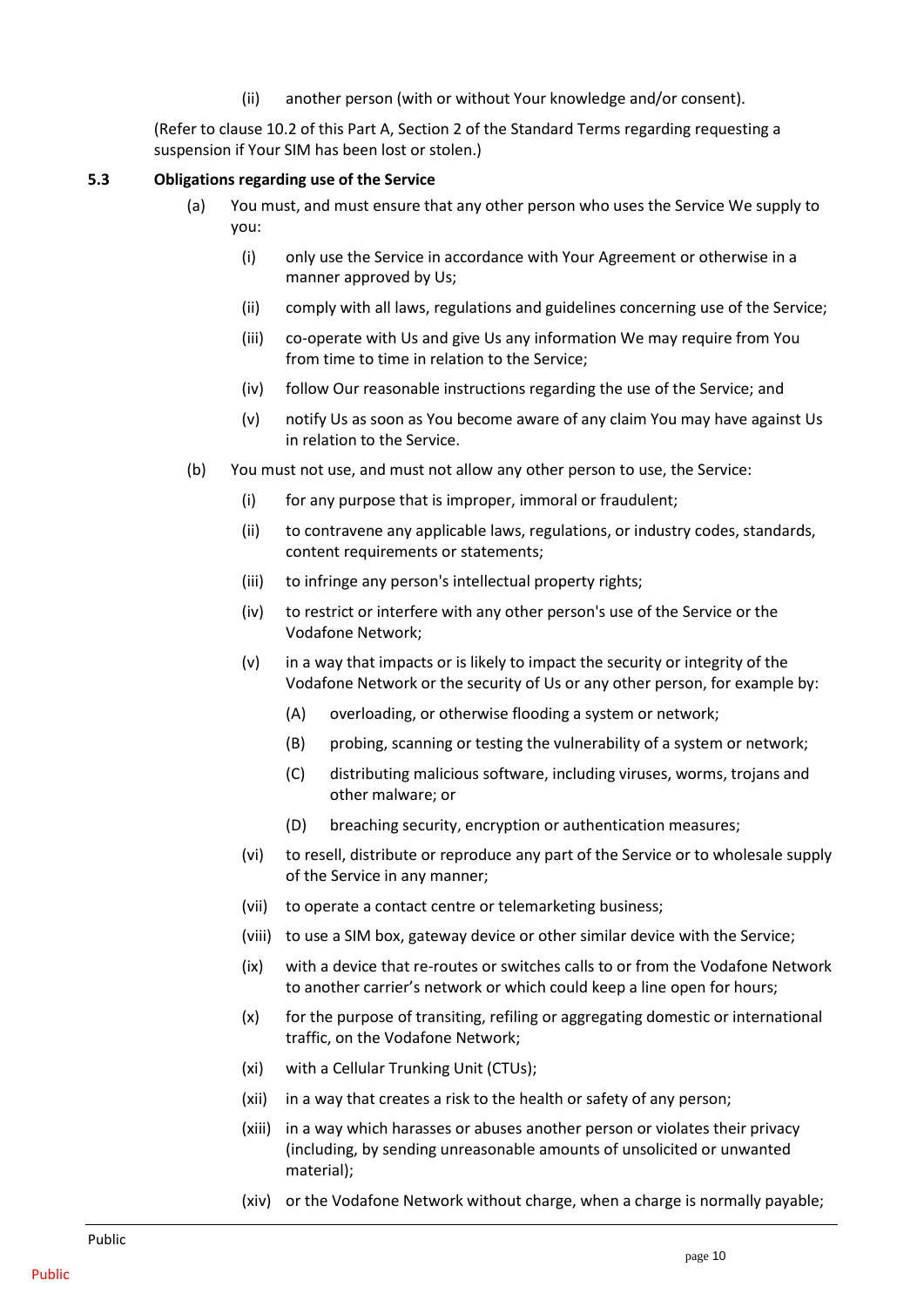- (xv) to exploit the Service in a manner contrary to our offers, after receiving 48 hours notice from Us;
- (xvi) to use call diversion lines or message forwarding/transformation services as part of the Mobile Services after receiving 48 hours notice from Us; or
- (xvii) to use calling line identification or information derived from calling line identification as part of the Mobile Services except in accordance with the Act.
- (c) Where We state that a particular Plan is not to be used for commercial purposes, You must only use the Plan for Your own personal use.

#### <span id="page-14-5"></span><span id="page-14-0"></span>**5.4 Obligations regarding material**

- (a) You must not, and must not allow any other person to use the Service (or any of its features) to send, receive, access or make available material which:
	- (i) is indecent, obscene, pornographic, offensive, racist, menacing, illegal or confidential;
	- (ii) defames another person; or
	- (iii) is misleading and/or deceptive as to Your identity,

and You agree that We reserve the right to refuse to forward any such material at any time and shall have no liability in doing so.

(b) You agree that it is Your responsibility to ensure that any third parties who hold copyright or any other intellectual property rights in any material being sent by You or any other person using our Service have consented to the material being sent and any adaptation which may result from it.

## <span id="page-14-1"></span>**5.5 Obligations regarding Content**

You must:

- (a) comply with any rules imposed by a Content Provider whose Content You access using the Service;
- (b) only use the Content for personal and non-commercial purposes, and not otherwise copy, publish, re-distribute, re-communicate or commercially exploit the Content in any form or by any method (unless the Content Provider specifically consents); and
- (c) not provide access to Restricted Content to any person who has not first verified that they are 18 years of age or over in a manner reasonably acceptable to Us.

# <span id="page-14-2"></span>**5.6 Obligations regarding Your SIM**

You must:

- (a) keep Your SIM safe and in good condition;
- (b) not sell, distribute or reproduce Your SIM;
- (c) return Your SIM to Us immediately if We ask You to or when Your Agreement terminates, provided that if Your Agreement has not terminated We provide You with a replacement SIM; and
- (d) notify Us immediately if Your SIM is lost, stolen,damaged or otherwise compromised.

#### <span id="page-14-3"></span>**5.7 Obligations regarding email address**

You must provide Us with a valid email address to communicate with you, and You must notify Us of any changes to that email address.

#### <span id="page-14-4"></span>**5.8 Obligations regarding Identification and Your Account or Felix Mobile App password**

(a) We will require You to successfully login to the Felix Mobile App, in addition we may also require You to complete a two-factor authentication process in order to identify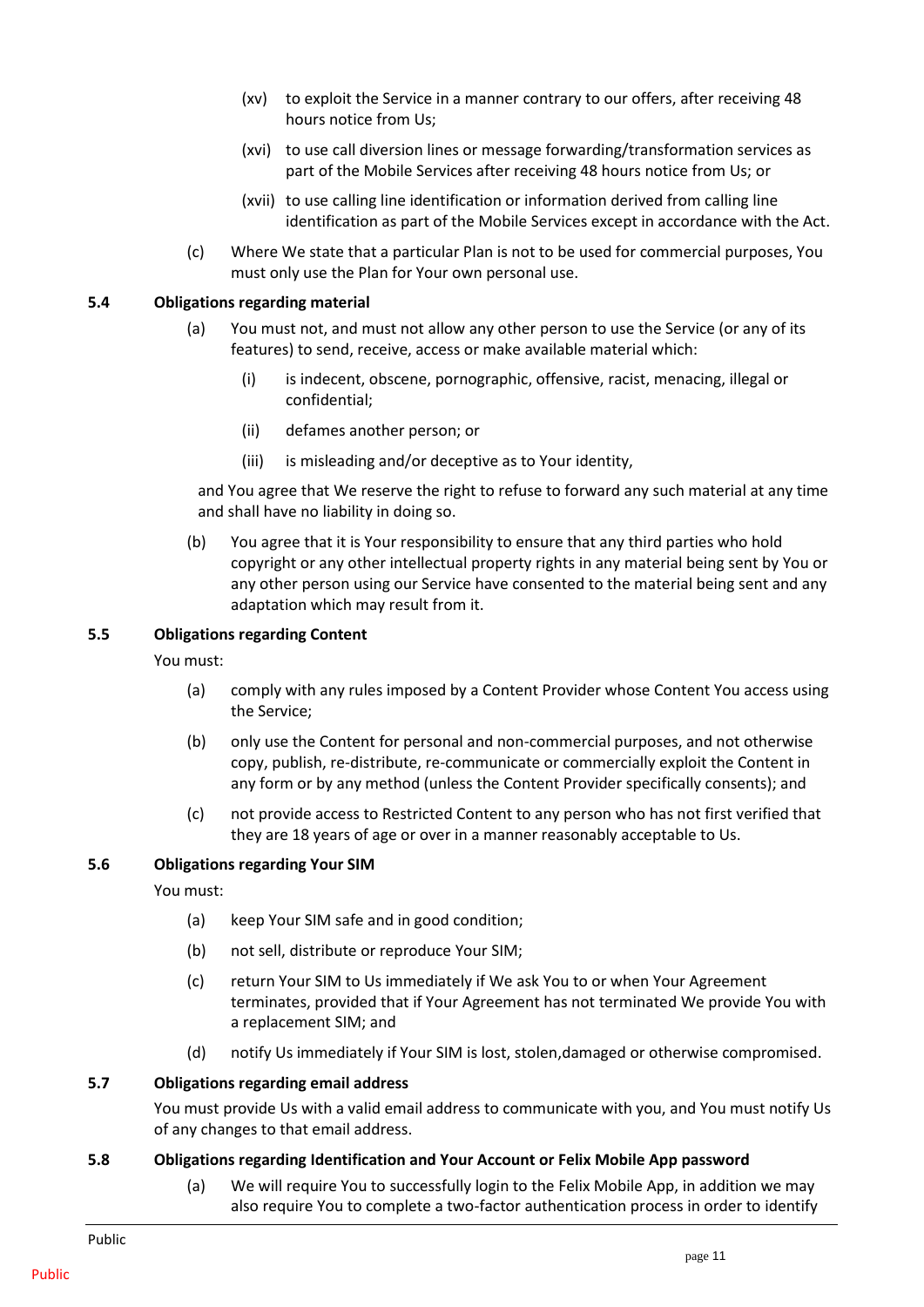You ("Identification") when You request access to Your Account to make changes to Your Service or to receive other information relating to Your Account. We will not grant access to You, or to Your authorised representative if the correct Identification is not provided to Us, unless You contact Customer Care and are able to identify Yourself to our reasonable satisfaction.

- (b) You must keep Your Account or Felix Mobile App password confidential at all times and stored in a safe place and You must not disclose Your Account or Felix Mobile App password to any person or allow any person to complete the Identification process unless You consent to them being authorised to make changes to, and manage, Your Account and Service with us as Your authorised representative. You will be bound by any directions given to Us by anyone who is able to quote Your Account or Felix Mobile App password or complete the Identification process in relation to Your Service.
- (c) We reserve the right to decline access to Your Account if we consider the person attempting Identification is not You or someone authorised by You to have access, or make further enquiries if Your Account or Felix Mobile App password is quoted, but we have no obligation to do so.
- (d) Where there is more than one connection on Your Account, You agree to advise all users of the Account that by using the applicable Service, they consent to Us disclosing any information we hold about the user's connection, including call records, site history and usage information, to any person who completes the Identification process.

# <span id="page-15-0"></span>**6 CHANGING FEATURES OF THE SERVICE**

The Service has a number of different features including the features set out in Section 3 of these Standard Terms. You agree that, subject to clause [2](#page-10-2) in Part A, Section 2 of these Standard Terms, We can modify or replace one or more of the features of the Service or provide additional features to those set out in Section 3 of these Standard Terms. We may, for example:

- (a) deliver access and content via proxy servers and caches;
- (b) manage the Vodafone Network and your Service (if any) in any Non-Vodafone Coverage Area to prioritise internet traffic of certain types or users over others;
- (c) manage the speed or bandwidth available to certain types of data, such as when Roaming or for peer to peer traffic; or
- (d) block or filter specific internet ports.

# <span id="page-15-1"></span>**7 HOW MUCH WILL YOU BE CHARGED FOR THE SERVICE?**

# <span id="page-15-2"></span>**7.1 Charges for Use of the Service**

We will charge You the Charges for the Service which are set out in the Plan Details for Your Plan and in Section 3 of these Standard Terms. We will also charge You:

- (a) the miscellaneous charges set out in Section 3 of these Standard Terms (where applicable);
- (b) any other charges for Your use of any optional or additional features of the Service, which are notified to You or made available to You before You use the feature of the Service.

The Charges include GST but do not include any other government taxes, which You may also be required to pay. For example, taxes in relation to any insurance taken out by You.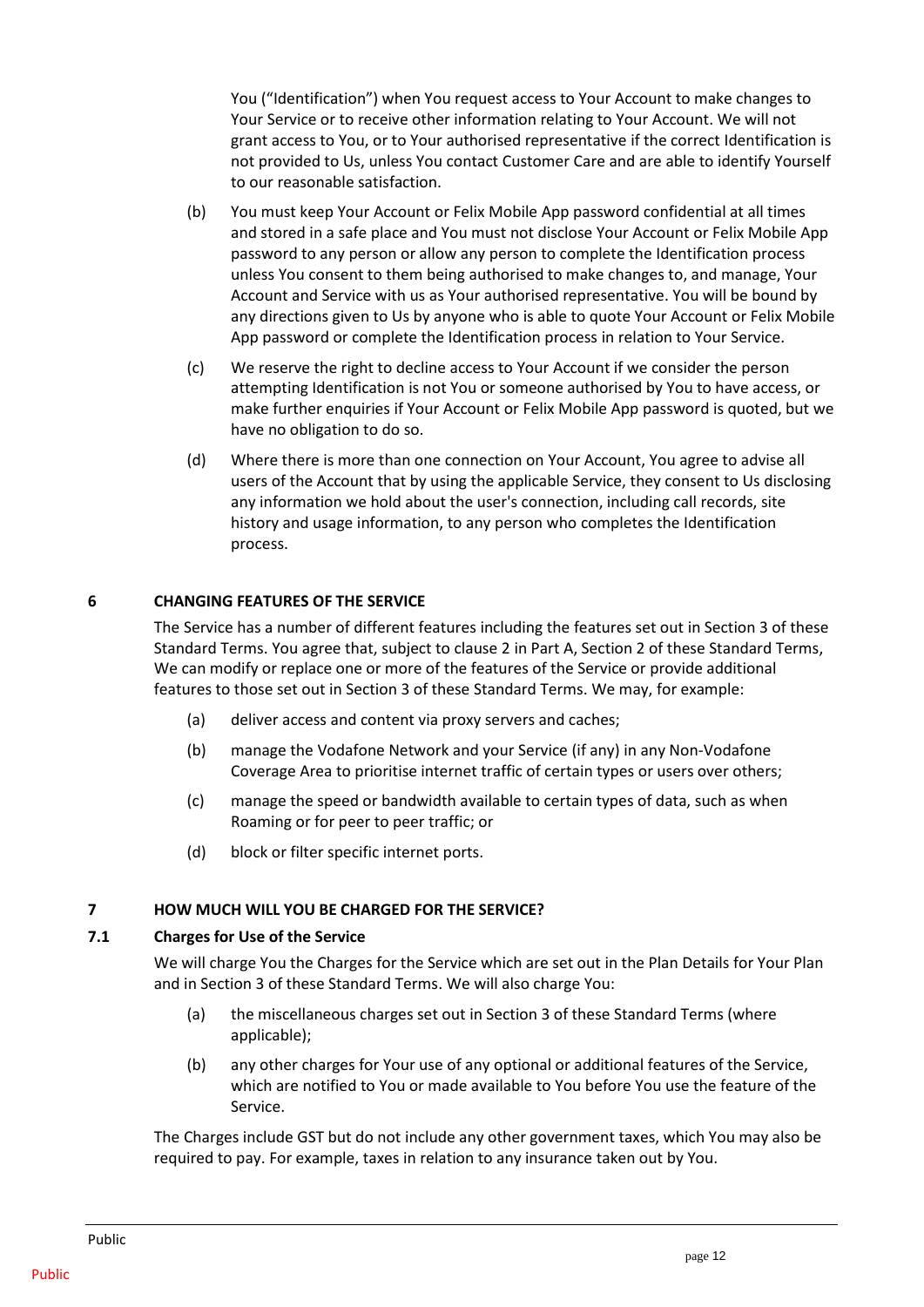# <span id="page-16-0"></span>**7.2 Types of Charges**

The types of Charges include:

- (a) a Monthly Subscription Charge which, unless otherwise specified in Your Plan, We will charge You monthly in advance;
- (b) charges for Your use of each feature of the Service which, unless otherwise specified in Your Plan, We will charge You in advance; and
- (c) miscellaneous charges which We will charge You in arrears (for example, charges for Paper Bills (unless you are a disabled or disadvantaged customer)). Go to Section 3 of these Standard Terms for details.

# <span id="page-16-1"></span>**7.3 Inclusions in Monthly Subscription Charge**

Unless otherwise stated in your Plan Details, if, in any month, You have not used Your Plan inclusions as set out in Your Plan Details, the balance of the monthly inclusions will be forfeited and not be carried forward to the following month.

# <span id="page-16-2"></span>**7.4 Rounding**

Each charge is rounded up to the nearest cent inclusive of GST.

# <span id="page-16-3"></span>**7.5 Special Promotions**

We may run special promotions from time to time in connection with the Service under which particular Charges may be waived or reduced from those set out in Section 3 of these Standard Terms or in Your Plan Details. You may be eligible to participate in a special promotion or offer depending on its terms and conditions which You may view at felixmobile.com.au.

## <span id="page-16-4"></span>**8 HOW DO CUSTOMERS PAY FOR THE SERVICE? (INCLUDING AUTO RENEW)**

## <span id="page-16-5"></span>**8.1 Becoming a Felix Subscription Customer**

- (a) To become a Felix Subscription Customer, You must first complete an online application via the Felix Mobile App, order Your SIM and pay your first Monthly Subscription Charge, at which time We will create a personal Account for You.
- (b) Once You have Your SIM you must access the Felix Mobile App to Activate.

# <span id="page-16-7"></span><span id="page-16-6"></span>**8.2 How can You pay for Your Service?**

- (a) When Your Account is created, You will be required to set up a Direct Debit from your credit or debit card to pay for Your Monthly Subscription Charge on an Auto Renew basis. Only Visa and Mastercard credit or debit cards will be accepted.
- (b) Once Your Direct Debit arrangement is in place and You Activate, Auto Renew will occur monthly in advance on the same date, except when a month does not include that date (for example 30<sup>th</sup> in February), in which case Auto Renew will occur on the closest preceding date. Your nominated credit or debit card will be automatically debited for the same amount as Your most recent Renew less any Discount Balance.
- (c) You cannot transfer Your Discount Balance between different Accounts.
- (d) You can Pause Your Plan anytime using the Felix Mobile App for 242 days after Your next Auto Renew is due. If you want to Pause Your Plan You will need to give Us at least 1 day's notice before Your next Auto Renew date so We can suspend Your next Auto Renew.
- (e) If you choose to Pause Your Plan while an International Roaming product is active on Your Subscription, the 242 days will not start until after your International Roaming usage allowance is used or the International Roaming product has expired.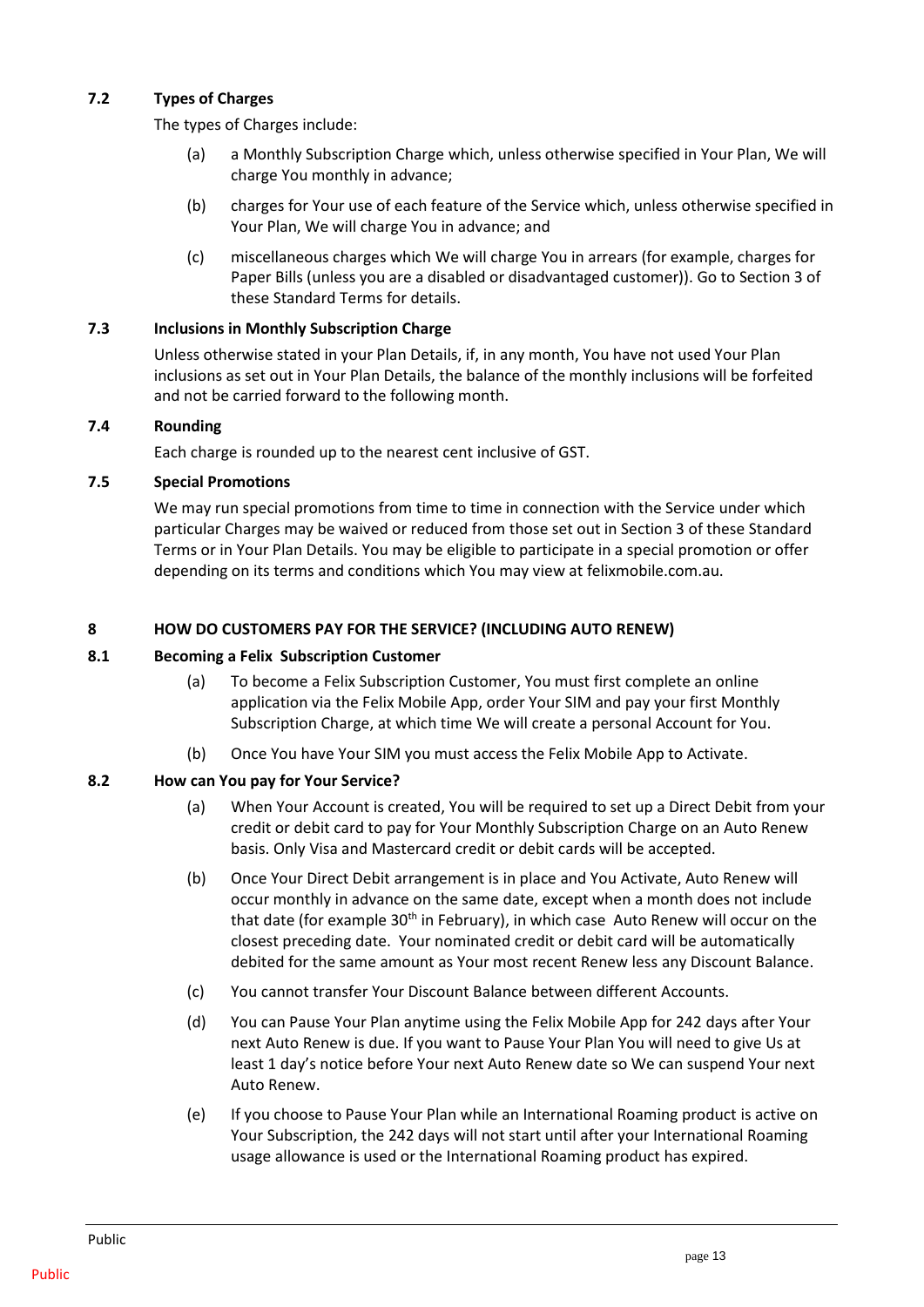#### *Direct Debit drawing arrangements*

- (f) Your Direct Debit payment will be processed in advance on a monthly basis for the amount of the Monthly Subscription Charge.
- (g) We reserve the right to cancel Your Direct Debit payment under the following circumstances:
	- (i) We believe a transaction is fraudulent.
	- (ii) Your Direct Debit payment is rejected due to incorrect bank account details.
	- (iii) Your Credit or Debit Card has expired.
	- (iv) Your payment is declined 1 or more times.

# *Your rights*

- (h) You may terminate or suspend your Direct Debit by contacting Us at least 2 business days before Your Auto Renew date, or by contacting Your financial institution at least 5 business days before Your Auto Renew date. It is Your responsibility to arrange with Us a suitable alternate payment method if You wish to terminate or suspend your Direct Debit. Additional charges may apply. See Section 3 of these Standard Terms.
- (i) Where You believe a payment has been initiated incorrectly by Us, You may take the matter up directly with Us, or lodge a Direct Debit claim with Your nominated financial institution.

# *Your responsibilities*

- (j) It is Your responsibility to ensure funds are available in the nominated credit or debit card to meet a payment to Us on its due date.
- (k) It is Your responsibility to ensure that the authorisation given to draw on the nominated credit or debit card is identical to the account signing instruction held by the financial institution where Your credit or debit card is based.
- (l) It is Your responsibility to advise Us if the credit or debit card nominated by You for your Direct Debit payment is transferred or closed.

For further details, please see the Felix Mobile Direct Debit Service Agreement found at felixmobile.com.au.

# <span id="page-17-0"></span>**8.3 Expiry of discounts in Your Account**

Any discounts in Your Account will expire upon cancellation or termination of Your Plan.

# <span id="page-17-1"></span>**8.4 Can You still use the Service when Your Plan is not Renewed?**

(a) If Your Subscription is not Renewed for any reason, You cannot use the Service, except to receive calls and to call 000, 112 or access Your Account via Wifi or to use Your active International Roaming Product, if You have any.

# <span id="page-17-2"></span>**8.5 No bills while You are a Subscription Customer**

- (a) You agree that We will not send You any bills or usage charge records in respect of Charges You incur while You are a Subscription Customer. You can however obtain Your usage charge records for the preceding 12 months through the Felix Mobile App.
- (b) If You provide a formal or informal request for Us to provide You with paper usage records and We agree to provide those paper usage records, We may charge You Our reasonable costs to provide such records. We will inform You of the amount of Our reasonable costs and how they have been calculated before we charge You for those costs.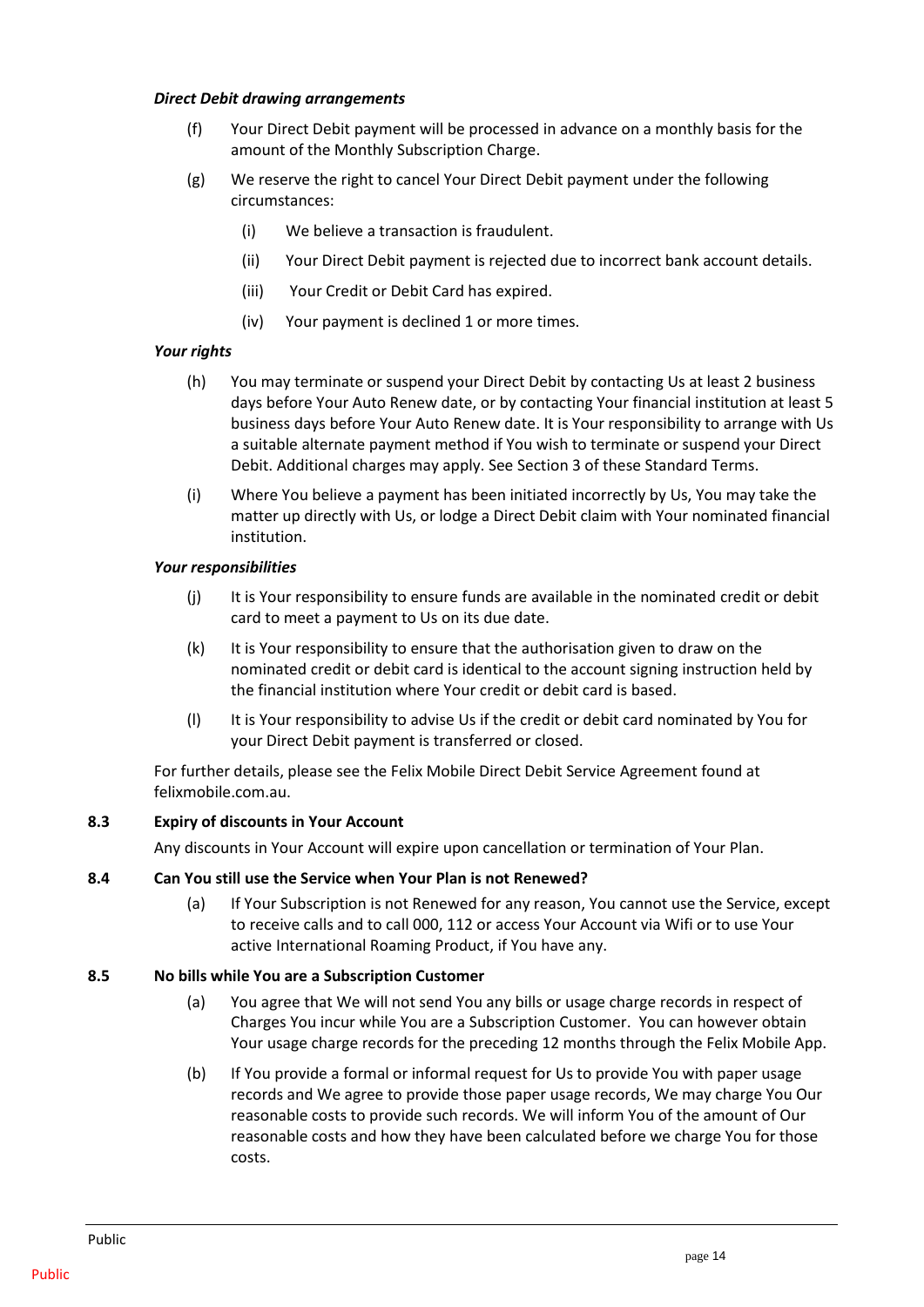# <span id="page-18-0"></span>**9 TERM OF YOUR AGREEMENT**

Your Agreement starts when You order Your SIM and pay for your first Monthly Subscription Charge and ends when it is terminated by either You or Us in accordance with Your Agreement (refer to clause 10 in Part A, Section 2 of these Standard Terms).

## <span id="page-18-1"></span>**10 SUSPENSION OF THE SERVICE AND TERMINATION OF YOUR AGREEMENT**

#### <span id="page-18-2"></span>**10.1 Termination for failure to Renew Your Subscription**

We may, by giving You reasonable notice (in any event at least 21 days' notice), terminate Your Agreement and Disconnect Your Service if You fail to Renew Your Subscription within 242 days after Your Renewal date of Your Subscription unless You have an active International Roaming Product. If, during the notice period, You pay the Monthly Subscription Charge Your Service will not be cancelled.

## <span id="page-18-3"></span>**10.2 Suspension for loss of Your SIM**

We will promptly suspend the Service if You or someone on Your behalf tells Us that Your SIM has been lost,stolen or otherwise compromised. However, You will be responsible for all Charges incurred by the use of the Service via Your SIM up to the time You or someone on Your behalf notifies Us that Your SIM has been lost or stolen.

## <span id="page-18-4"></span>**10.3 Suspension for unusually high Usage**

We may suspend or limit the Service at any time without informing You if in Our opinion the amount of use is unusually high, having regard to matters including:

- (a) Your previous daily usage; and
- (b) any unusual calling use patterns.

We do this to protect You against any fraud or attempted fraud.

# <span id="page-18-5"></span>**10.4 Immediate suspension, limitation and termination**

- (a) Although We will try to give You as much notice as is reasonably practicable, We may, in the circumstances set out in clause[s 10.4\(b\),](#page-18-6) [\(c\)](#page-19-0) and [\(d\)](#page-19-1) below immediately (and without notice) either:
	- (i) suspend or limit the Service (or any feature of it) for any period We think is reasonably necessary; or
	- (ii) terminate Your Agreement.
- <span id="page-18-6"></span>(b) Circumstances where We can suspend or limit the Service or terminate Your Agreement are:
	- (i) if You have breached an important term of your Agreement or a number of less important terms which together amounts to a serious breach, and where the breach can be rectified, you have failed to rectify the breach within 7 days of Us requesting You to do so (whether or not we have suspended or limited the Service);
	- (ii) if You have breached any of the provisions of clause [5.3\(b\)](#page-13-1) an[d 5.3\(c\)](#page-14-5) in Part A, Section 2 of these Standard Terms;
	- (iii) if You fail to pay Us the Charges, provided that We will not terminate Your Agreement for failure to pay Us the Charges unless We have first sent You a notice warning You of this consequence and You do not pay Us the Charges within the reasonable period specified in the notice;
	- (iv) if You fail to pay an outstanding debt to one of Our Related Bodies Corporate, provided that We will not terminate the Agreement for failure to pay such a debt unless We have first sent You a notice warning You of this consequence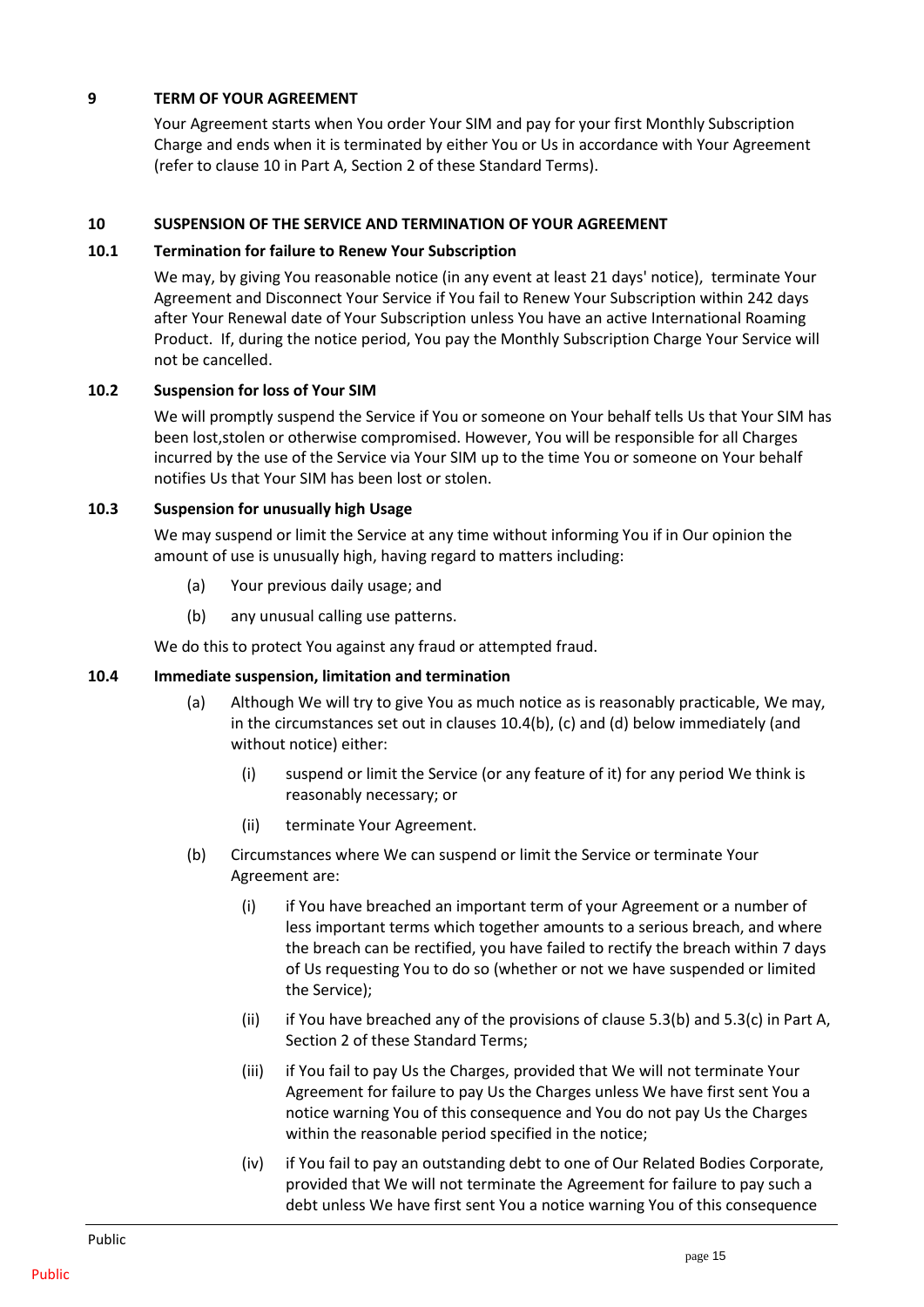and You do not pay the debt within the reasonable period specified in the notice;

- (v) if You access the Service with a mobile phone or device other than an Approved Device (without Our Agreement in writing) or with a SIM that We have not approved;
- (vi) if You Port Your Mobile Number for Mobile Services from Us to another provider in which case:
	- (1) We must comply with Our obligations under the Act and the Numbering Plan in relation to mobile number portability; and
	- (2) You will be responsible for any costs incurred by Porting Your Mobile Number;
- (vii) if You do not use Your Service for more than 242 days;
- (viii) if You die or become Insolvent or subject to a winding up order or similar insolvency event and we reasonably believe we are unlikely to receive payments for amounts you owe to us;
- (ix) if We have reasonable grounds to believe that your communications or physical interaction with our staff, Customer Care or any of our sales agents have been menacing, threatening, amount to harassment or have otherwise been of an unacceptable nature;
- (x) if We cannot supply the Service to You because of a Force Majeure Event; or
- (xi) if We are unable to supply the Service to You because a supplier has terminated its Agreement with us or a supplier has suspended or deactivated, or required us to suspend or deactivate, Your Service and we cannot provide the Service to You by using an alternative supplier.
- <span id="page-19-0"></span>(c) We can suspend or limit the Service or terminate Your Agreement if We reasonably believe that:
	- (i) the use of the Service (or any feature of it) by You or any other person is or might damage, impair or interfere with the Vodafone Network or any of Our other systems or equipment;
	- (ii) the Service (or any feature of it) is being used to commit unauthorised, criminal or unlawful activities;
	- (iii) the Service (or any feature of it) is being used by You or another person in a manner which is unreasonable, excessive or fraudulent. The Fair Use Policy set out in Section 4 of these Standard Terms sets out what constitutes excessive and unreasonable use;
	- (iv) You have engaged in fraudulent activities in relation to the Service (or any feature of it); or
	- (v) You are, or are operating as, a Carriage Service Provider or Carrier.
- <span id="page-19-1"></span>(d) We can suspend or limit the Service or terminate Your Agreement if:
	- (i) We are required to do so by a regulatory authority such as ACMA; or
	- (ii) We are required to do so by the law, or a law enforcement agency.
- (e) We can suspend or limit the Service:
	- (i) if a threat or risk exists to the security of the Service or the integrity of the Vodafone Network; or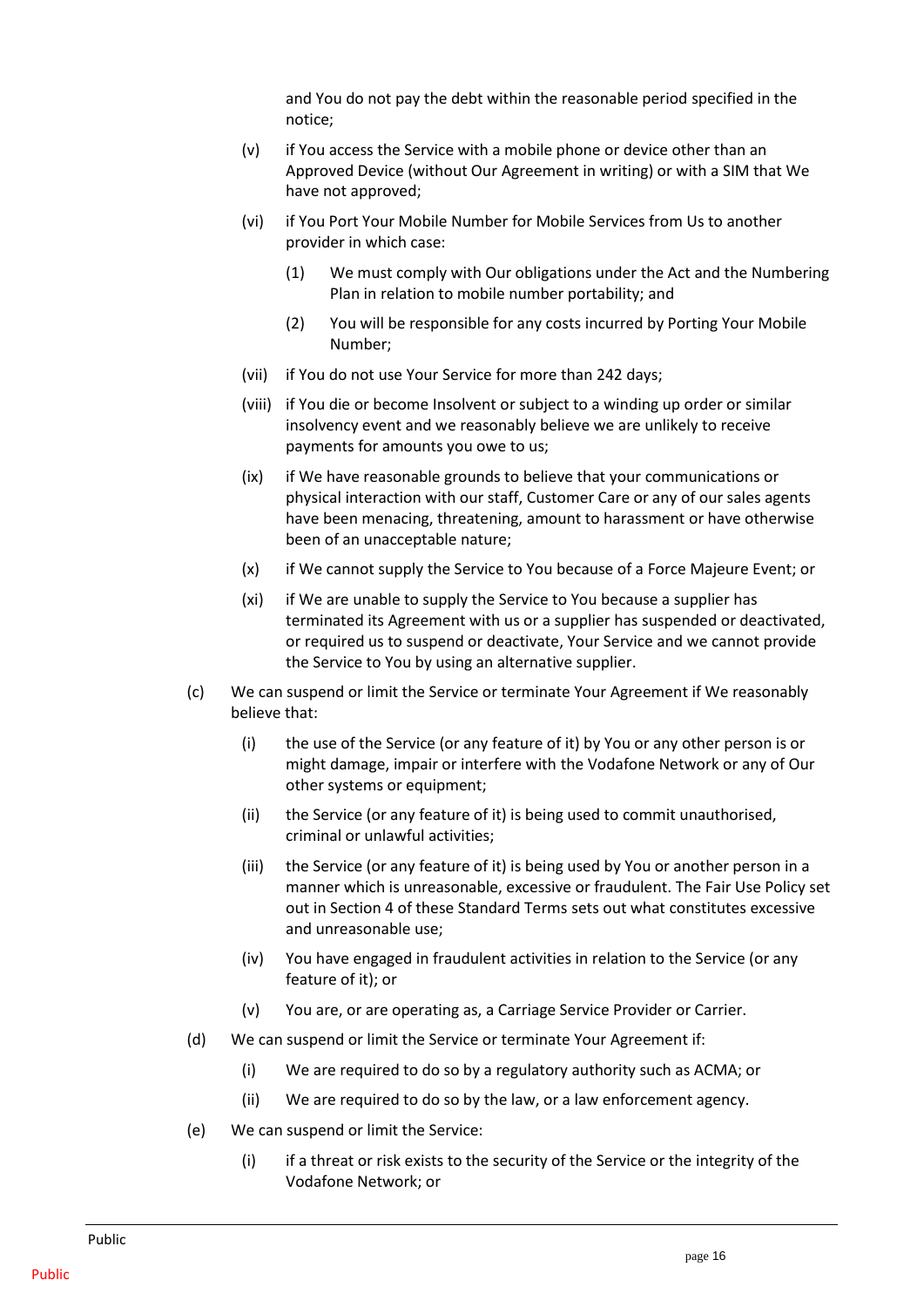- (ii) the provision of the Service may cause death, personal injury or damage to property.
- (f) We can limit the Service for a reasonable period for maintenance, repair or similar operational reasons.
- <span id="page-20-7"></span>(g) Subject to clause [10.4\(h\),](#page-20-6) We can suspend the Service for a reasonable period for maintenance, repair or similar operational reasons.
- (h) Nothing in claus[e 10.4\(g\)](#page-20-7) excludes or limits any right You may have to a pro-rata refund of relevant Charges for the period the Service is suspended, unless the Service is only suspended for an insignificant period.

#### <span id="page-20-6"></span><span id="page-20-0"></span>**10.5 Suspension, limitation and termination with notice**

We may, by giving You reasonable notice (in any event at least 30 days' notice):

- (i) suspend or limit the Service (or any feature of it) for such period as We determine is reasonably necessary; or
- (ii) terminate Your Agreement.

#### <span id="page-20-1"></span>**10.6 Your right to terminate Your Agreement**

You may terminate Your Agreement by telling Us at any time that You wish to do so or cancelling Your Subscription via the Felix Mobile App. Termination of Your Agreement and cancellation of Your Service will become effective immediately upon the expiry of Your current billing cycle, or earlier if You request to terminate earlier.

#### <span id="page-20-2"></span>**11 CONSEQUENCES OF SUSPENSION OR LIMITATION**

If We suspend or limit the Service (or any feature of it), You will be barred from using the Service (or the feature of it which We suspend/limit) until We unbar the Service (or the feature of it which We have suspended/limited).

#### <span id="page-20-3"></span>**12 CONSEQUENCES OF TERMINATION**

On termination of Your Agreement We will:

- (a) stop providing You the Service and You will be Disconnected; You will no longer have the right to use the Service;
- (b) You will no longer have the right to use Your Mobile Number, unless You have Ported the Mobile Number to another provider; and
- (c) Cancel any remaining discounts in Your Account. They will not be redeemable for cash.

#### <span id="page-20-4"></span>**13 OBLIGATIONS ON TERMINATION**

#### <span id="page-20-5"></span>**13.1 Your obligations on termination**

If Your Agreement is terminated, you must:

- (a) pay all amounts which You owe Us under Your Agreement by the due date nominated by Us; and
- (b) return to Us property to which We have a right, whether under Your Agreement or under the general law.

We may require You to pay Us a SIM Replacement Fee if on termination of Your Agreement Your SIM is lost, damaged or has been stolen.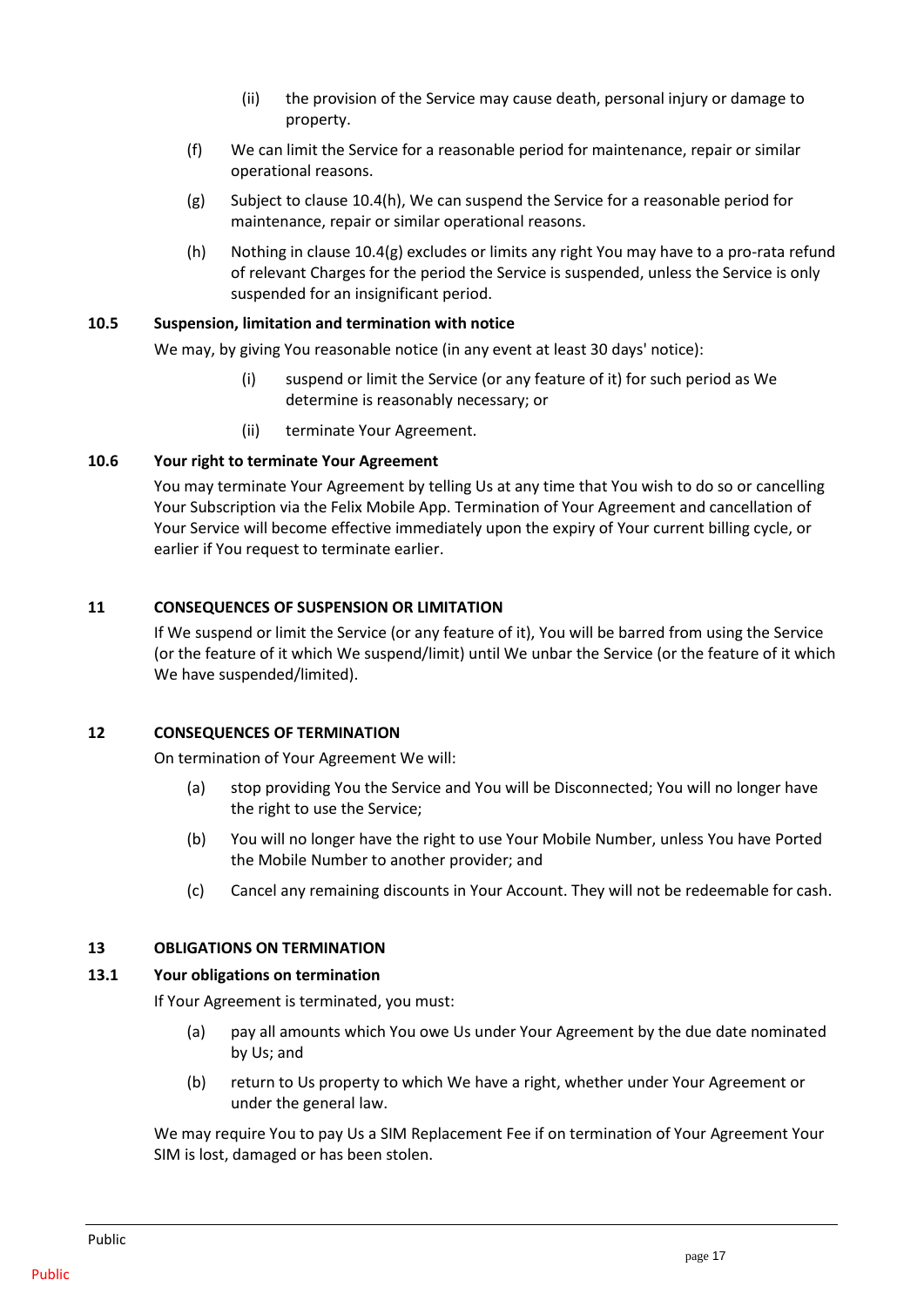## <span id="page-21-0"></span>**14 PERSONAL INFORMATION**

#### <span id="page-21-1"></span>**14.1 Collection, Use and Disclosure**

- (a) This clause 14 contains some key terms related to how we handle personal information but Our Privacy Policy, which can be found at felixmobile.com.au, contains all of the required disclosures. To the extent that there is an inconsistency between this clause and Our Privacy Policy, Our Privacy Policy prevails. By providing personal information to Us and obtaining the Service, You acknowledge and consent to the collection, use and disclosure of Your personal information as set out in this clause 14 and Our Privacy Policy.
- (b) We and/or Our agents and service providers may collect, use and disclose personal information about You for the primary purpose of providing You the Service and as further specified in Our Privacy Policy. If You do not provide personal information to Us, We will not be able to provide the Service to You.
- (c) We may use personal information about You for purposes that are related to providing You with the Service and which You would reasonably expect Us to use that information for.
	- (i) Contacting you with messages about changes to our products or services.
	- (ii) Managing your account.
	- (iii) Processing orders or applications to become a customer.
	- (iv) Verifying your identity.
	- (v) Carrying out credit checks and credit reporting.
	- (vi) Dealing with questions, complaints and other customer care activities.
	- (vii) Development of our products and services.
	- (viii) Contacting you about our products and services and those offered under other brands that our group owns. This may include marketing these products to you.
	- (ix) Protecting our network and managing the data use, volume of calls, TXTs and other uses of our network. For example, we identify peak periods of use so our network can better handle the volume at those times.
	- (x) Conducting internal investigations in relation to crime and fraud prevention, detection, recovery or prosecution.
- (d) You agree that We may receive and disclose personal information or documents about you including to:
	- (i) Credit providers or credit reporting agencies for the purposes permitted under the Privacy Act and credit reporting legislation.
	- (ii) Our device manufacturers and repairers.
	- (iii) Our providers of marketing, research, call centre and telemarketing services.
	- (iv) Debt collection agencies and other parties that assist Us with debt-recovery functions.
	- (v) Law enforcement bodies to assist in their functions, courts of law or as otherwise required or authorised by law.
	- (vi) Regulatory or government bodies to resolve customer complaints or disputes both internally and externally. Or to comply with any investigation by one of those bodies.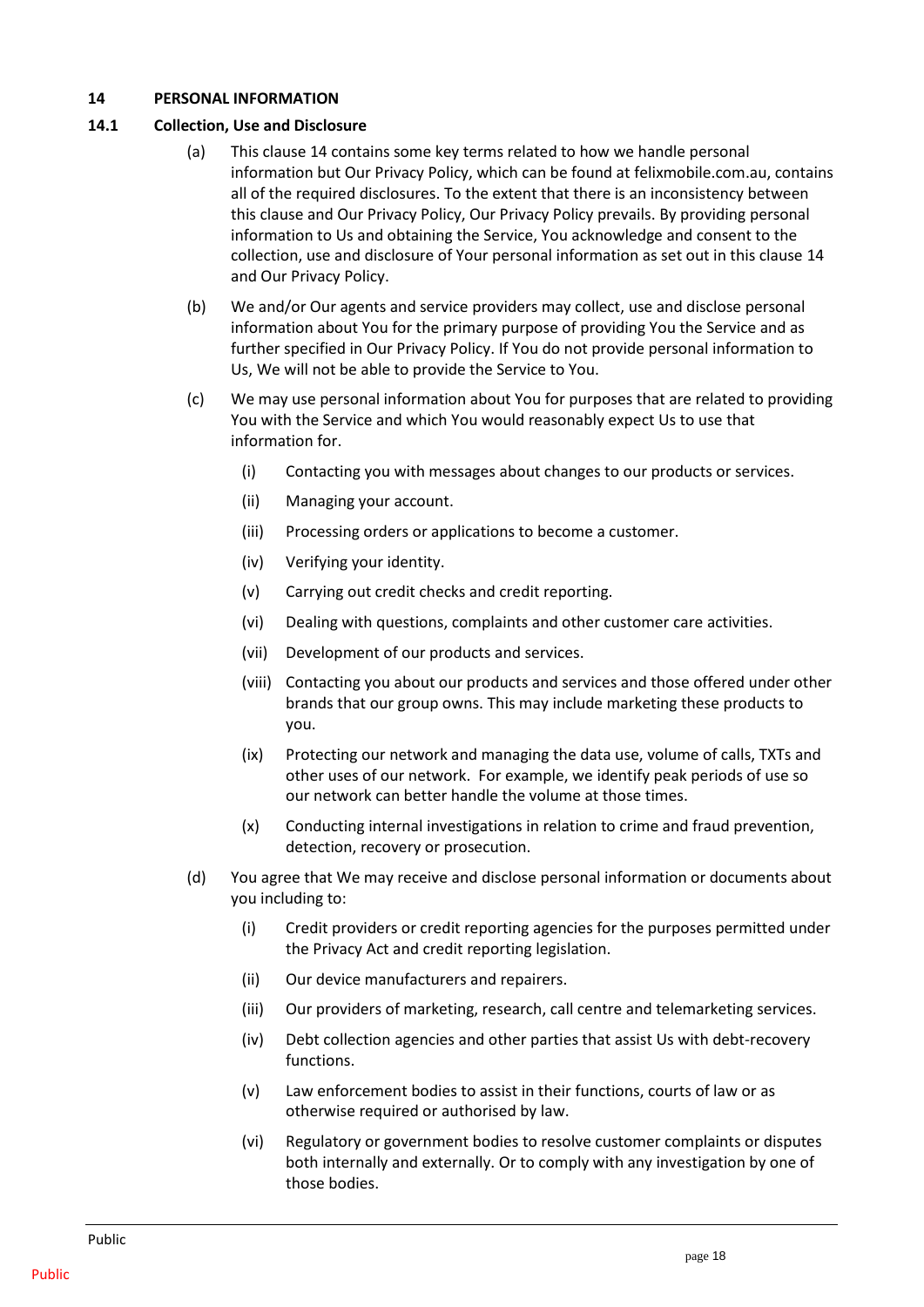- (vii) Other companies for the purposes of dealing with unwelcome calls and number portability issues.
- (viii) Our service and Content Providers, dealers and agents, or Our Related Bodies Corporate for purposes that are related to providing You with a telecommunications service and which You would reasonably expect Us to use that information for,

whether or not the recipients of the personal information are in or outside Australia as specified in our Privacy Policy.

- (e) Despite s18(1) of the Spam Act 2003, You agree and acknowledge that any electronic message We send You will not contain an unsubscribe facility.
- (f) You can, at any time, opt-out of receiving marketing material via Felix Mobile App. You also agree and acknowledge that even if you opt-out, We will still need to send You essential information about Your Account, changes to the Service or other information which is legally required.
- (g) If Your Agreement with Us terminates or expires or if You opt-out of receiving marketing material, We will remove You from Our electronic message marketing distribution list. You agree and acknowledge that this removal may take up to 5 business days to take effect and You may continue to receive electronic messages from Us for up to 5 business days after the date of Your request to be removed from the distribution list or the date of termination or expiry of Your Agreement with Us.

#### <span id="page-22-0"></span>**14.2 Access and Correction**

- (a) If You request (in writing), We will:
	- (i) provide You with access to personal information We have about You; or
	- (ii) correct personal information about You that is inaccurate, incomplete or out of date,

in accordance with Our Privacy Policy and the Privacy Act.

#### <span id="page-22-1"></span>**14.3 Acknowledgment**

You acknowledge and agree that any communication You make to Customer Care may be monitored and/or recorded for quality assessment purposes.

#### <span id="page-22-2"></span>**15 COMPLAINTS**

- (a) If You are unhappy about any aspect of the Service, You should contact Us first to resolve the complaint. Complaints can be made through the following Channels:
	- (i) Live Chat when logged into the Felix Mobile App, or on felixmobile.com.au website
	- (ii) Email emailin[g complaints@felixmobile.com.au](mailto:complaints@felixmobile.com.au)
	- (iii) Voicemail by contacting the Complaints Voicemail 1300801956
	- (iv) Mail Felix Mobile, PO BOX 1113, North Sydney, 2060, AUS
- (b) We will investigate Your complaint in accordance with Our complaints policy which can be found on Our website or can be provided to You directly by Customer Care on request. Felix Mobile Services Customer Care Channels include:
	- (i) Live Chat when logged into the Felix Mobile App, or on felixmobile.com.au website; and
	- (ii) Email emailin[g complaints@felixmobile.com.au](mailto:complaints@felixmobile.com.au)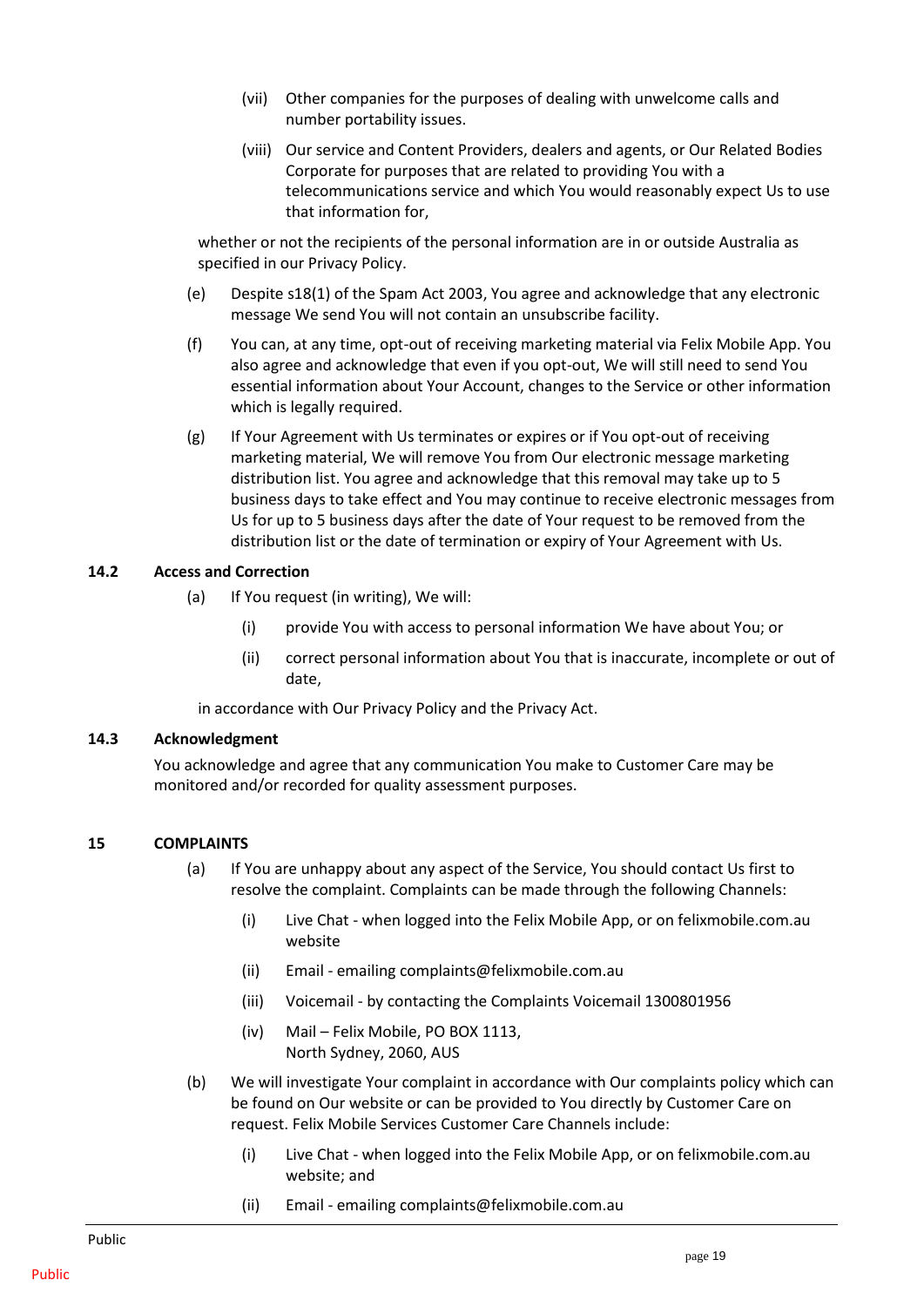As We operate a digital only service for Felix Mobile Services, there is no Customer Care phone number.

- (c) If You request Us to provide You with information held by Us about You and We agree to provide you with the information, We may charge You Our reasonable costs to provide You information, except where You request access to Your personal information held by Us which is not yet archived. We will inform You of the amount of Our reasonable costs before We charge You for those costs.
- (d) If You are not satisfied with how Your complaint has been handled You may request a supervisor or manager to review Your complaint and Our handling of it. If Your complaint is not resolved to Your satisfaction, You can, depending on the nature of the complaint, contact the Telecommunications Industry Ombudsman (who deals with unresolved complaints between consumers and providers), the relevant State/Territory Office of Fair Trading (which can inform You of Your rights and provide assistance in relation to any dispute with Us), ACMA or the Australian Competition and Consumer Commission. If You have a privacy complaint, You can address Your complaint to Our Privacy Officer (whose contact details can be found on Our Privacy Policy or can be provided to You on request) and/or lodge a complaint with the Office of the Australian Information Commissioner. Our complaints policy is in addition to any rights You have under law.

## <span id="page-23-0"></span>**16 LIABILITY AND INDEMNITY**

## <span id="page-23-1"></span>**16.1 Consumer guarantees and Our liability to You**

- (a) The Australian Consumer Law as set out in the Competition and Consumer Act 2010 (Cth) provides consumers with certain 'consumer guarantees'. These guarantees apply where the goods and services We supply to You are of a kind ordinarily acquired for personal, domestic or household use or cost less than \$40,000, and in the case of goods, are not re-supplied by You. With respect to goods, these guarantees include a guarantee that the goods:
	- (i) are of acceptable quality (unless We made known to You the reasons why the goods may not be of acceptable quality before purchase, for example, by drawing any fault or defect to Your attention);
	- (ii) fit for the purpose which We represented to You;
	- (iii) fit for the purpose or task for which You acquired the goods, provided You made that purpose known to Us before purchase;
	- (iv) match the description, sample or demonstration model You were provided; and
	- (v) comply with any express warranty given in relation to the goods.
- (b) With respect to services, these guarantees include that: the services will be rendered with due care and skill; the services and any product resulting from the services will be fit for the purpose or task for which You acquired the services or the result You expected the services to achieve, provided You made the purpose or result known to Us before purchase; and if a time is not specified for completion of the services, the services will be supplied within a reasonable time.
- <span id="page-23-2"></span>(c) These guarantees give You rights against Us that We cannot limit or exclude, subject to clause [16.1\(d\).](#page-24-1) For example, if a failure to meet a guarantee is a major failure, then in relation to goods and depending on the circumstances, You may be entitled to a replacement or refund, and in relation to services, You may be entitled to terminate the contract and obtain a refund. If a failure does not amount to a major failure, You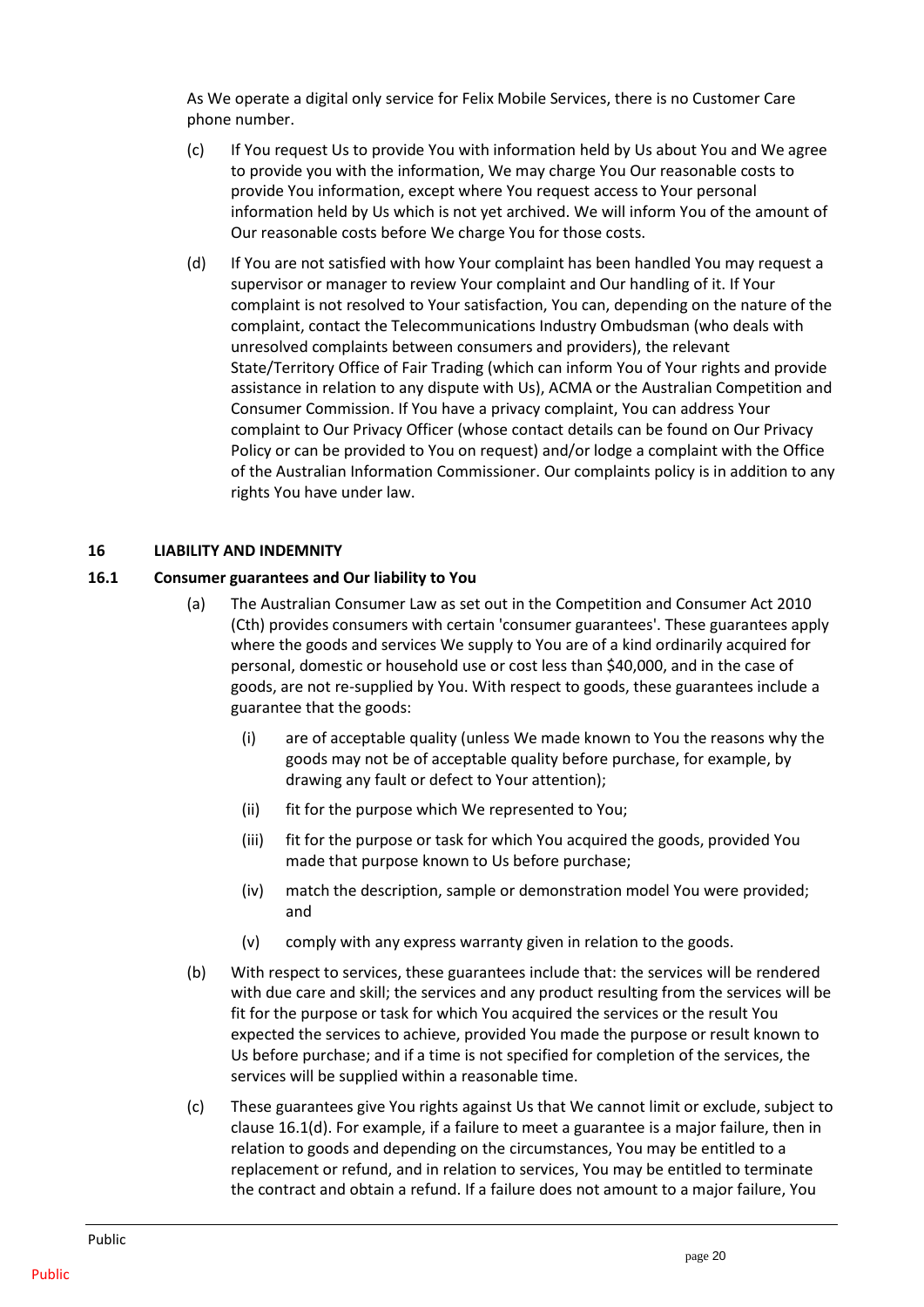are entitled to ask Us to remedy the failure. In this case, We are able to choose how to remedy the failure, including by repairing or replacing goods.

This claus[e 16.1\(c\)](#page-23-2) is only intended to provide some examples of the rights You may have against Us. It is not an exhaustive statement of the circumstances in which You may be entitled to a remedy under the Australian Consumer Law.

- <span id="page-24-1"></span>(d) Where the goods or services supplied to You are not of a kind ordinarily acquired for personal, domestic or household use or consumption, Our liability for breach of a guarantee (other than liability for guarantees as to title, undisclosed securities and undisturbed possession in relation to goods supplied to You, which We cannot limit) is limited to doing one or more of the following:
	- (i) in the case of goods:
	- (A) the replacement of the goods or the supply of equivalent goods;
	- (B) the repair of the goods;
	- (C) the payment of the cost of replacing the goods or acquiring equivalent goods; or
	- (D) the payment of the cost of having the goods repaired; and
	- (ii) in the case of services:
	- (A) the supply of the services again; or
	- (B) the payment of the cost of having the services supplied again.
- (e) We cannot limit Our liability as set out in clause [16.1\(d\)](#page-24-1) if You establish that it would not be fair or reasonable for Us to do so.
- (f) Except as provided in clause [16.1\(d\),](#page-24-1) nothing in Your Agreement excludes, restricts or modifies rights which You have under the Australian Consumer Law in respect of the consumer guarantees.

#### <span id="page-24-0"></span>**16.2 Other matters and Our liability to You**

All of the provisions of this clause [16.2](#page-24-0) are to be read subject to the provisions of clause [16.1.](#page-23-1)

- (a) Except where We are negligent or otherwise liable to You under Your Agreement and to the extent permitted by law, You agree to use the Service (and each of its features) and the Content accepting full risk and responsibility in doing so.
- (b) To the extent permitted by law, We are not responsible for and have no liability to You in respect of:
	- (i) You or any other person using the Service or any of its features for any purpose (including a purpose in breach of Your Agreement);
	- (ii) You or any other person accessing or using Content or doing anything on the basis of the Content;
	- (iii) You using Content in a manner or for a purpose that is not authorised or otherwise permitted by Your Agreement or the Content Provider;
	- (iv) any person accessing or using material You send or doing anything on the basis of material You send;
	- (v) any Content You receive or material You send which We have not provided or are not responsible for, being inaccurate, incomplete, not current or of inadequate quality, or otherwise in breach of Your obligations under Your Agreement regarding use of the Service;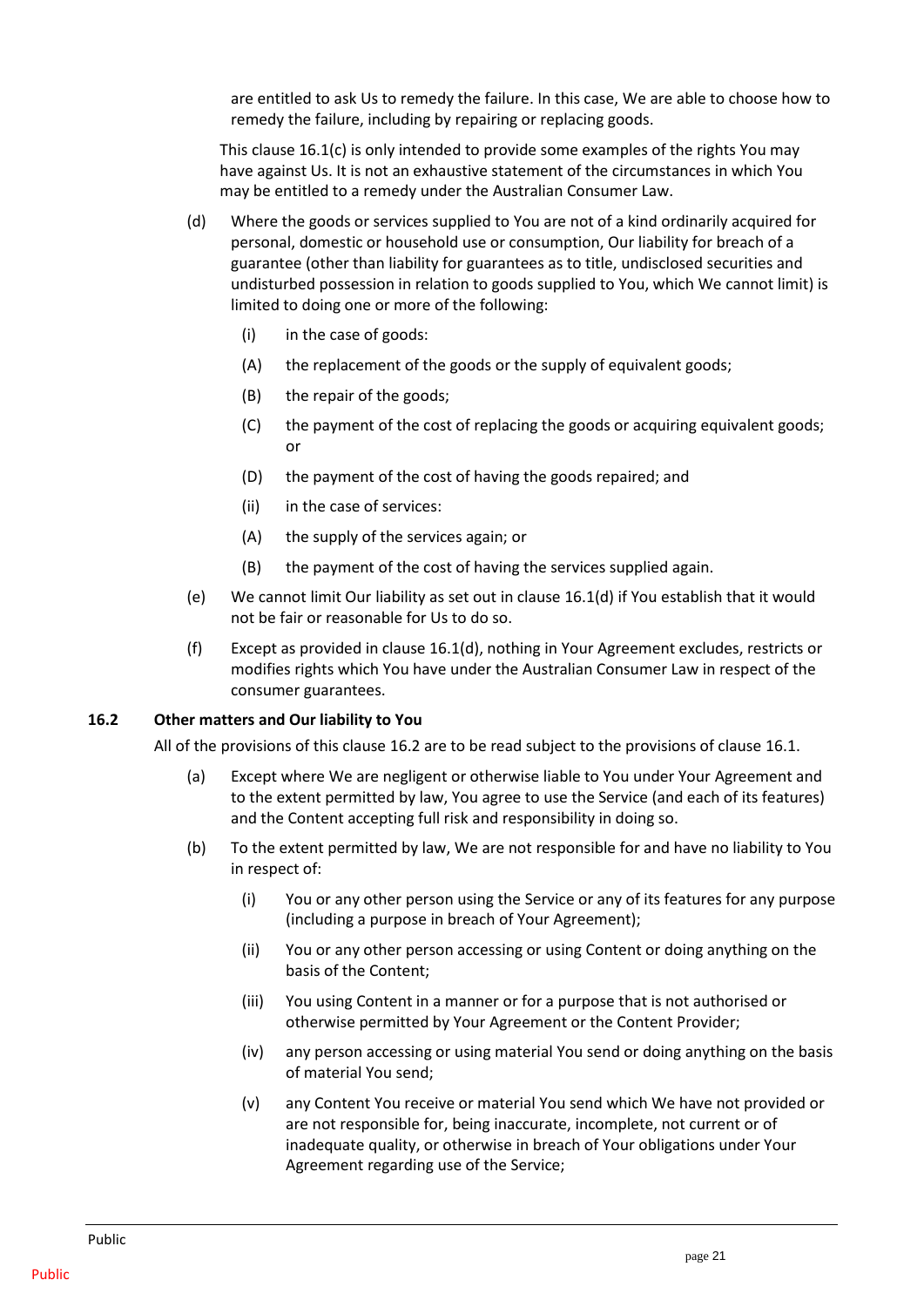- (vi) Us Adapting any Content or material to enable it to be received or sent (which under clause 3.3(c) of this Sectio[n 2](#page-10-2) You agree We may do as We reasonably determine);
- (vii) You not receiving any Content, or a delay in You receiving any Content You have requested;
- (viii) any person to whom You send or attempt to send material not receiving the material, or a delay in that person receiving the material;
- (ix) Your Mobile Phone becoming blocked by reason of it sharing an IMEI number with another customer's mobile phone which We have blocked;
- (x) any loss or damage arising from any delay in or failure to perform any of Our obligations under Your Agreement, or to provide the Service, if such delay or failure is a result of a Force Majeure Event;
- (xi) any loss or damage to the extent that the loss or damage is caused by You; or
- (xii) the loss of or any damage to Your Approved Device after it has left our possession.
- (c) Subject to clause [16.2\(d\)](#page-25-2) below, Our liability to You for any breach of Your Agreement (other than a breach of a guarantee referred to in clause [16.1\)](#page-23-1) or otherwise, will not be more than the total Charges paid by You under this Agreement:
	- (i) during the 6 month period prior to Your claim; or
	- (ii) if Your Agreement started less than 6 months prior to Your claim, since the start of Your Agreement.
- <span id="page-25-2"></span>(d) To the maximum extent permitted by law, We are not liable for, and no measure of damages will, include Consequential Loss whether in contract, tort (including without limitation negligence), in equity, under statute, under an indemnity, whether or not such loss or damage was foreseeable and even if advised of the possibility of the loss or damage.

#### <span id="page-25-0"></span>**16.3 You indemnify Us**

- (a) You indemnify Us (that is, We can make You pay for) any loss or damage We suffer caused by Your breach of this Agreement, including the inappropriate use of the Service or the Vodafone Network by You or Your negligent or wilful acts or omissions.
- (b) This indemnity does not apply to any loss or damage that We have caused, including by reason of the breach of a guarantee set out in the Australian Consumer Law.
- (c) Your obligations under this indemnity will continue despite:
	- (i) the termination of Your Agreement; or
	- (ii) the occurrence of any other thing,

until all monies You owe Us have been paid in full.

#### <span id="page-25-1"></span>**17 NOTICES**

You agree that unless otherwise stated in Your Agreement, We may give any written notice to You in connection with, or required by, Your Agreement by:

- (a) sending the notice to the email address, postal address or fax number which You advise Us or otherwise; or
- (b) sending a TXT message to Your Mobile Phone.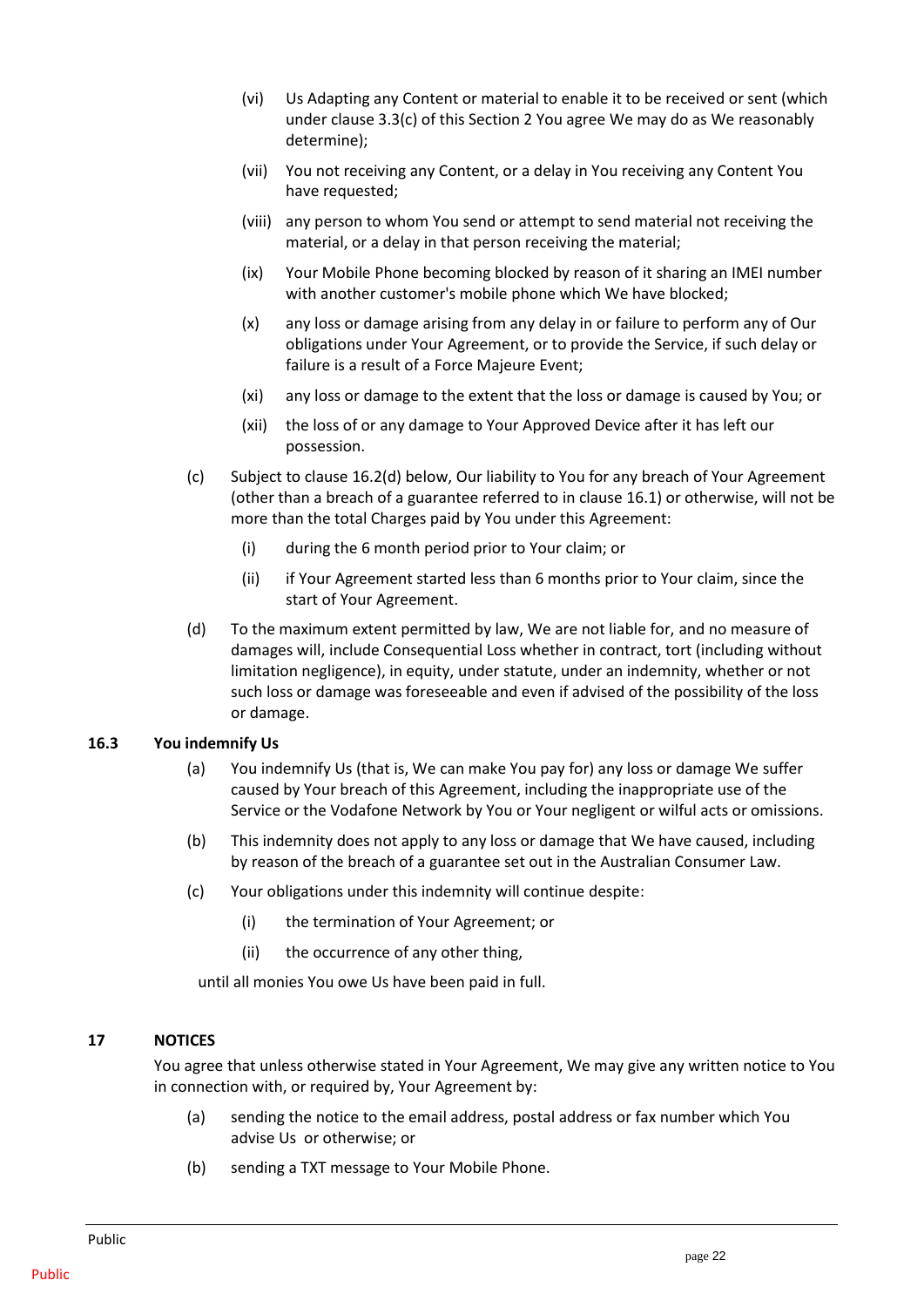## <span id="page-26-0"></span>**18 MISCELLANEOUS TERMS**

## <span id="page-26-1"></span>**18.1 Assurances**

- (a) By entering into Your Agreement You assure Us that:
	- (i) You have provided full and accurate personal information to Us in connection with Your Agreement;
	- (ii) You have full power and authority to enter into Your Agreement; and
	- (iii) You will do all that You need to do to perform Your obligations under Your Agreement.
- (b) By entering Your Agreement We assure You that:
	- (i) We are a Carriage Service Provider under the Act; and
	- (ii) subject to the terms and conditions of Your Agreement, We will provide the Service with all reasonable care and in a timely manner.

## <span id="page-26-2"></span>**18.2 Ownership of Your SIM and mobile number**

- (a) Except for Your SIM (which We will own at all times), You will own any goods which You take possession of under Your Agreement from the time that You first pay Us any money under Your Agreement.
- (b) You agree that You have and can claim no legal interest or goodwill in any Mobile Number or pin issued to Your SIM.

## <span id="page-26-3"></span>**18.3 Assignment**

- (a) You may not transfer any rights and obligations under Your Agreement.
- (b) We may, without telling You (unless specifically stated otherwise in this clause):
	- (i) transfer Our rights and obligations under Your Agreement to anyone else (if We transfer Our obligations to a third party other than another company that shares the same parent company as Us, We will provide You with reasonable notice); or
	- (ii) temporarily or permanently get anyone else to perform Our obligations under Your Agreement on Our behalf,

provided that the company to which Our obligations are transferred is able to perform those obligations in a manner similar to Us and in accordance with Your Agreement.

- (c) We may, without telling You, transfer any or all of your Mobile Services and associated Mobile Numbers to a third party if requested, and we reasonably believe the person requesting the transfer is a legitimate and long-term end user of the Mobile Service and associated Mobile Number(s).
- (d) We may require You to sign an Agreement on substantially similar terms and conditions to Your Agreement with anyone else We nominate (or, if We cannot find You, We may sign such an Agreement on Your behalf which, upon entering Your Agreement, You authorise Us to do).

# <span id="page-26-4"></span>**18.4 Enforceability**

If any term in Your Agreement or a right of either of Us under Your Agreement is not enforceable in a certain State or Territory of Australia, that does not mean that:

- (a) that term or right is not enforceable in any other State or Territory of Australia; or
- (b) any other term or right is not enforceable in that State or Territory of Australia or in any other State or Territory of Australia.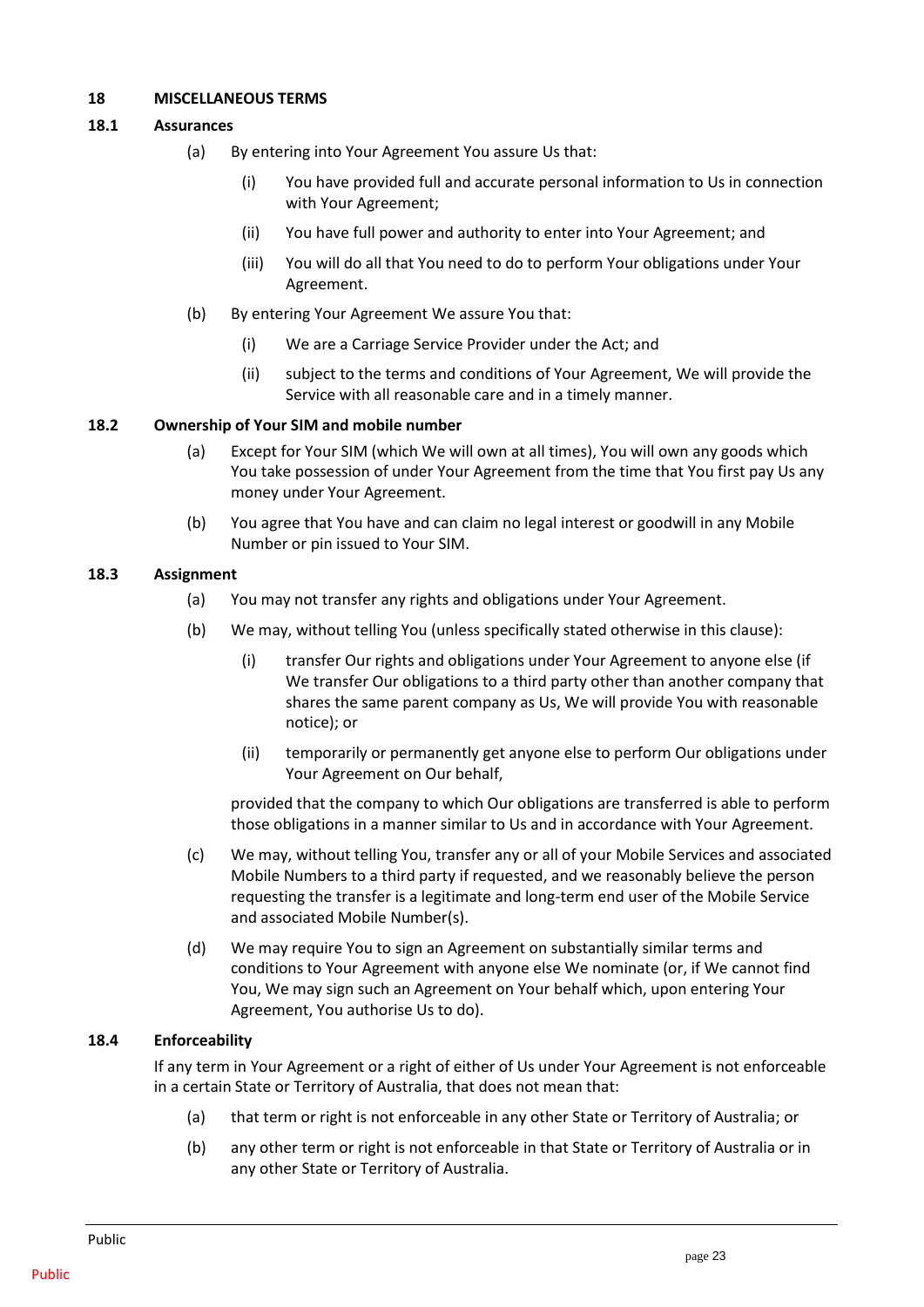## <span id="page-27-0"></span>**18.5 Waiver**

- (a) The only way in which We can be said to have given up any rights We have under Your Agreement is if We agree to do so in writing.
- (b) Even if We give up one of Our rights under Your Agreement in a particular circumstance that does not mean that We have generally given up that right.
- (c) If We do not exercise a right or are slow in doing so that does not mean that We have given it up.

#### <span id="page-27-1"></span>**18.6 Standard Form of Agreement**

These Standard Terms constitute a Standard Form of Agreement with the meaning of the Act and are subject to the Act.

## <span id="page-27-2"></span>**18.7 Commission**

You acknowledge that We may pay an agent a commission for introducing You to Us and/or the Service.

## <span id="page-27-3"></span>**18.8 Governing law & jurisdiction**

Your Agreement is governed by the laws of the State or Territory of Australia where You lived at the time You entered into Your Agreement. Each of Us agree to submit to the non-exclusive jurisdiction of the courts of that State or Territory of Australia.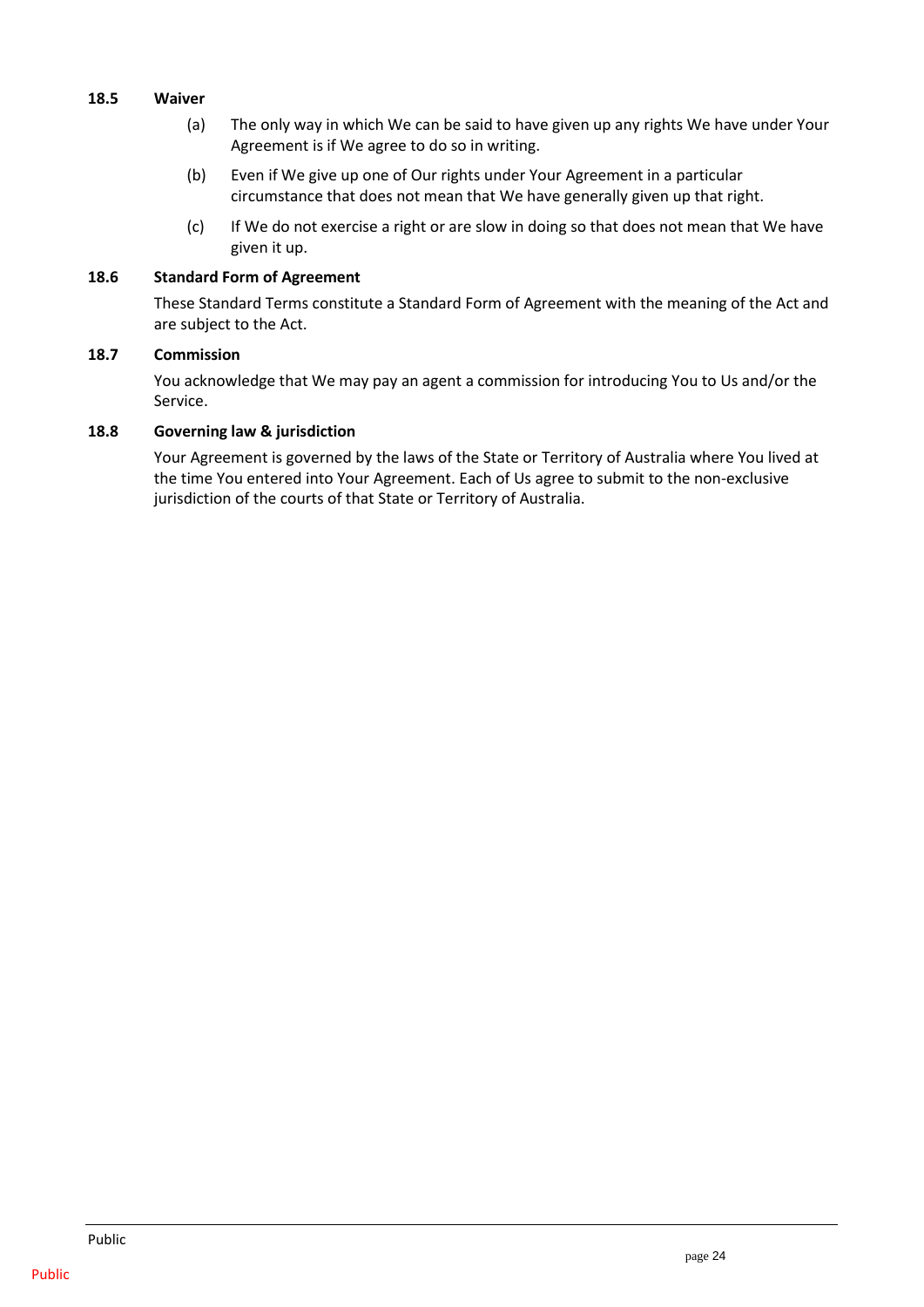#### **Part B - Additional terms applicable to Mobile Services**

## <span id="page-28-0"></span>**19 NETWORK COVERAGE**

- (a) You agree that You will only be able to use the Felix Mobile Service in the Mobile Coverage Area. For more detailed information about the Mobile Coverage Area and the various network technologies/features available in each area refer to felixmobile.com.au/network.
- (b) You agree that even within the Mobile Coverage Area the Service may not be able to be used in areas where geographical or man-made features interfere with the network. For example, where there are mountains or road cuttings, or in parts of buildings such as lifts and basement car parks.
- (c) You agree that some parts of the Felix Mobile Service, such as data, may rely on the different capabilities of the Mobile Coverage Area and You may not be able to access all these types of services as not all the services are available within all areas of the Mobile Coverage Area.
- (d) We may change the telecommunications network infrastructure constituting the Vodafone Network. If we do so, we may be required to notify you and offer you a right to terminate as set out in clause 2 in Part A, Section 2 of the Standard Terms.

## <span id="page-28-1"></span>**20 INTERNATIONAL CALLS AND ROAMING**

- (a) Roaming relies on the networks of other carriers over which We have no control. You agree that some features of the Service may not be available when You are Roaming and that We do not guarantee the quality and reliability of the Service when You are Roaming.
- (b) To use International Roaming You must first purchase an International Roaming product using the Felix Mobile App. The product can be bought prior to departure or when connected to WiFi overseas. International Roaming is only available in selected countries listed at http:/[/www.felixmobile.com.au/plan/international-roaming.](http://www.felixmobile.com.au/plan/international-roaming) The selected countries may vary and are subject to change. You cannot roam outside of the selected countries.
- (c) To make International Calls and text You must purchase an International Calls product in order to call or text selected countries from Australia (selected countries are listed at http://www.felixmobile.com.au/plan/international-calls-text). The selected countries may vary and are subject to change. You cannot make International Calls or send texts to countries outside of the selected countries.
- (d) To avoid doubt, if We make a change under this clause 20(b) or (c), the change does not constitute a Variation under clause 2 in Part A, Section 2 of these Standard Terms.

# <span id="page-28-2"></span>**21 CALLING NUMBER DISPLAY**

- (a) You agree that Your Mobile Number will be sent to, and may be visible to, each person You make a call or communicate with. You can choose to deactivate calling number display either:
	- (i) through a function on Your Mobile Phone (if it has the necessary technical capability); or
	- (ii) on a call-by-ball basis, by dialling #31# before You dial a number,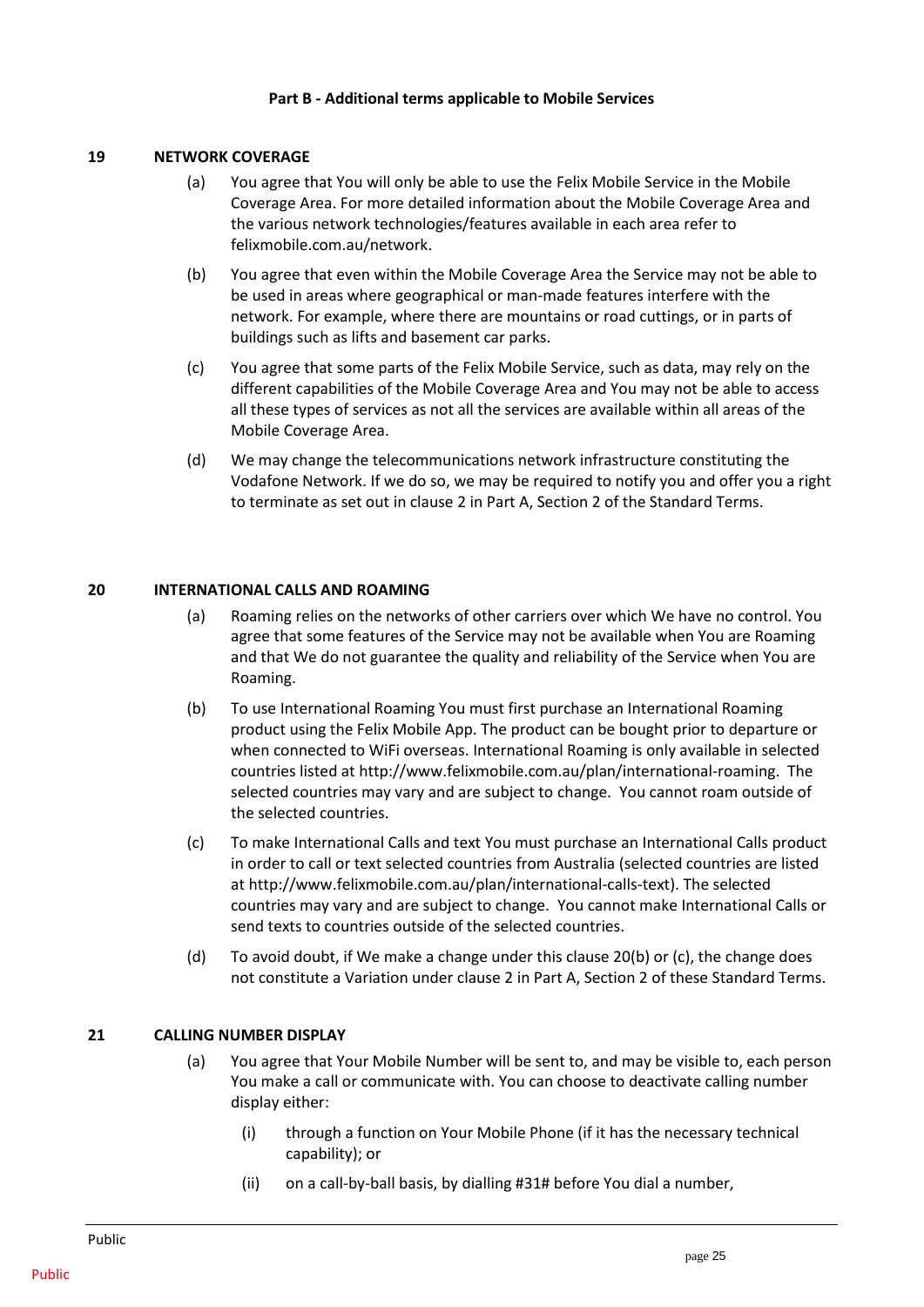and We will pass that preference to the network operator of the person you are communicating with. We cannot guarantee that the other network will ensure Your Mobile Number is blocked and not displayed to the other person.

- (b) When you contact Customer Care we will be able to view Your Mobile Number even if you have chosen to deactivate calling number display.
- (c) You agree that You understand that Your Mobile Number will be sent to, and will be visible on the screen of, the phone of each person You send a TXT message, PXT™ or Video PXT™ to, and that the sending of Your Mobile Number with TXT messages, PXT™ or Video PXT™ cannot be deactivated.
- (d) You agree that You understand that Your Mobile Number will be sent to, and will be visible to the emergency call person and emergency services operators when you call emergency service numbers (000 (Triple-Zero), 106 or 112) on a mobile phone linked to a Felix Mobile Service, and that the sending of Your Mobile Number to the emergency call person and emergency services cannot be deactivated.

## <span id="page-29-0"></span>**22 NUMBERING FOR MOBILE SERVICE**

- (a) We must issue You with a Mobile Number (unless You have already been issued with such a number).
- (b) When we agree to the issue of a specific Mobile Number in association with the Service You then have Rights of Use of that Mobile Number.
- (c) We will not vary that Mobile Number unless required to do so as a requirement of the Numbering Plan.
- (d) If you have the Rights of Use of a mobile number with another service provider you may Port that mobile number from that service provider to Us in accordance with clause [25](#page-30-1) in Part B, Section 2 of these Standard Terms.
- (e) If you Port a mobile number to us for which you do not have the Rights of Use, we are obliged to immediately return that number to the carriage service provider of the Rights of Use holder and we will issue another mobile number to You.
- (f) If you Port Your Mobile Number from Us to any other Carriage Service Provider:
	- (i) We must comply with Our obligations under the Act and the Numbering Plan in relation to mobile number portability; and
	- (ii) You will be responsible for any costs incurred in Porting Your Mobile Number.

# <span id="page-29-1"></span>**23 MOBILE PHONE BLOCKING**

- (a) You may ask Us to block Your Mobile Phone the same time, or within one month after, You advise Us that it has been lost or stolen. The effect of blocking Your Mobile Phone is that it will not be able to be used on the Vodafone Network, or any other telecommunications networks within Australia, to:
	- (i) make or receive voice calls (except calls to emergency "000" and "112" numbers); or
	- (ii) send or receive TXT messages, PXT™, Video PXT™ or Content.
- (b) We must block Your Mobile Phone upon such a request by You. However, We will not block Your Mobile Phone, including mobile phone where: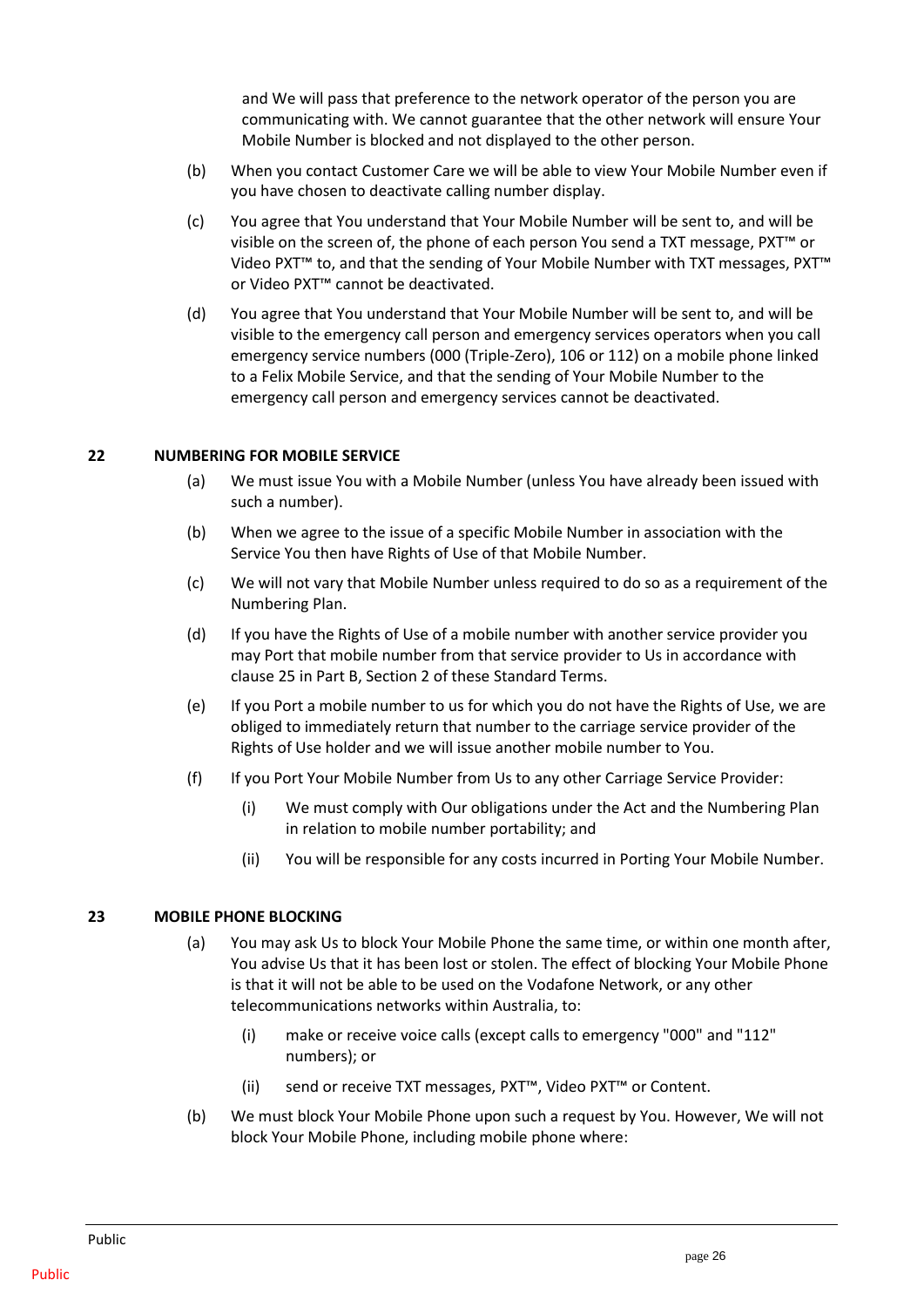- (i) to Our knowledge, the Mobile Phone shares an international mobile equipment identity (IMEI) number with another mobile phone or device Connected to the Vodafone Network; or
- (ii) to do so would adversely impact upon another person's use of the Service in good faith.
- (c) We will tell You if We will not block Your Mobile Phone.
- (d) We must, upon Your request:
	- (i) unblock Your Mobile Phone that You previously requested Us to block; or
	- (ii) unblock Your Mobile Phone where it has been blocked as a result of Us blocking another customer's mobile phone or device with which it shares the same international mobile equipment identity (IMEI) number,

provided that You have lawful possession of Your Mobile Phone.

- (e) You agree that Your Mobile Phone blocking is at all times subject to technical limitations. This means that there may be a delay between the time that You request Your Mobile Phone to be:
	- (i) blocked and the time that the block is put in place, or
	- (ii) unblocked and the time that the block is removed.
- (f) We may block any Mobile Phone that You use on the Vodafone Network that is not an Approved Device. We may also block any mobile phone or device that We reasonably believe (based on Your usage pattern) that You are using to resell the Service.

#### <span id="page-30-0"></span>**24 NUMBER BLOCKING**

- (a) We may limit or block Your or Our other customers' access to any number(s), and/or services provided or made available by a third party if We reasonably consider it necessary or appropriate to do so to minimise the risk of Our customers, the Vodafone Network, or Us being adversely affected as a result of:
	- (i) significant congestion or instability in any part of the Vodafone Network and/or Our administrative systems (including, but not limited to, Our billing systems); or
	- (ii) any action, claim, demand, cost, expense, loss, damage or other detriment (whether financial or not); or
	- (iii) the Service being used in a manner contrary to Our offers.
- (b) For example, We may limit or block access where continued access to a number(s) or service(s) is reasonably considered by Us to result in:
	- (i) Our customers receiving unusually high Charges (known as bill shock);
	- (ii) increased customer complaints including in relation to the characteristics of the number(s) or the service(s); or
	- (iii) where access is causing Us revenue loss.
- (c) If We limit or block access under this clause, We may be required to notify You as set out in clause 2 in Part A, Section 2 of these Standard Terms.

#### <span id="page-30-1"></span>**25 MOBILE NUMBER PORTABILITY**

(a) You may Port an existing mobile number from another service provider to Us where you have Rights of Use of that mobile number.